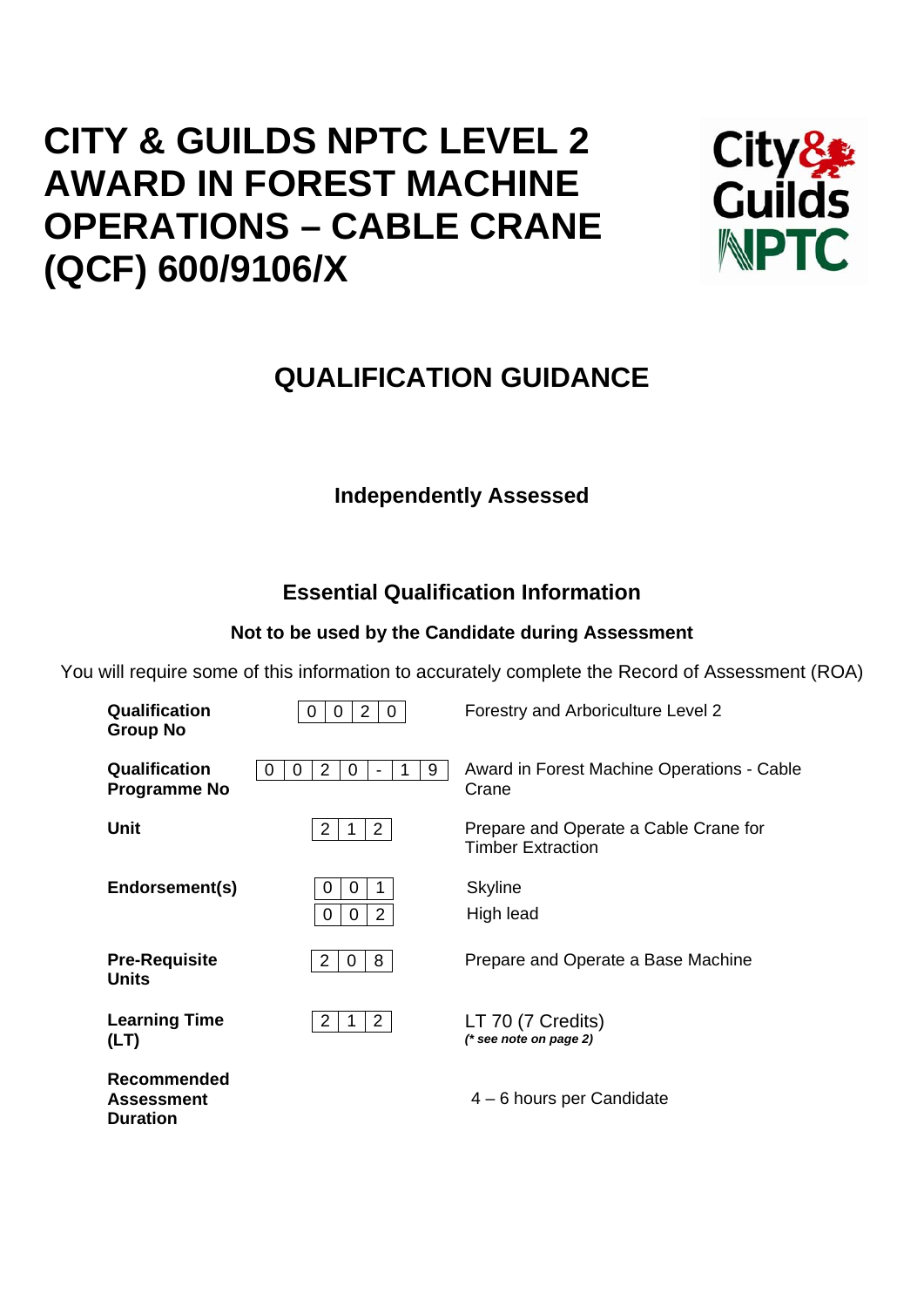### **City and Guilds Level 2 Award in Forest Machine Operations - Cable Crane (QCF) Qualification guidance**

#### **Introduction**

The scheme will be administered by City & Guilds

City & Guilds will:

 Publish - Scheme regulations - Qualification guidance - Training material - Trainers support material Approve centres to co-ordinate and administer the scheme Set standards for the training of verifiers and assessors Recruit, train and deploy verifiers Manage verification Issue certificates to successful Candidates

#### **The Qualification**

The qualification will be awarded to candidates who achieve the required level of competence in the units to which their certificate relates.

#### **What is the Qualifications and Credits Framework?**

OFQUAL have introduced the Qualifications and Credit Framework (QCF) to increase flexibility for learners and employers. Qualifications may be built up from individual units according to rules of combination. The units are derived from the National Occupational Standards, which are compiled by Lantra SSC, the Sector Skills Council for the Land-based industries.

#### **Instruction**

Attendance at a course of instruction is not a pre-requisite for an application for an assessment but potential Candidates are strongly advised to ensure that they are up to the standards that will be expected of them when they are assessed.

#### **\* Learning Time (LT)**

Learning Time (LT) is a better indicator of the time requirement needed for a candidate to achieve competence in this qualification. It has replaced Guided Learning Hours (GLH) which are defined as *"tutor or teacher led hours"*. LT is defined as **"a notional measure of the learning time a typical learner might be expected to take to complete and achieve all learning outcomes"**. It takes into account prior learning and encompasses: formal learning (including classes, tutorials, on line tuition), coaching and mentoring, practical work, relevant IT activity, information retrieval, expected private study and revision, work-based activity which leads to assessment, practice to achieve competence, formative assessment, programme planning and feedback.

#### **Access to Assessment**

Assessment centres will be responsible for arranging assessment on behalf of the Candidate.

The minimum age limit for Candidates taking Certificates of Competence is 16 years. There is no upper age limit.

The assessment consists of **one** compulsory unit:

- Unit 212 Prepare and Operate a Cable Crane for Timber Extraction
	- **Outcomes** 1. Be able to work safely (1)
	- 2. Be able to select and prepare machinery and site (2)
	- 3. Be able to set up a cable crane (3)
	- 4. Know relevant health and safety legislation and industry good practice (4)
	- 5. Know how to set up a cable crane (5)

Candidates must successfully achieve **all** assessment activities in Mandatory unit 212.

**Endorsement**: The assessment may be taken on a machine with any type of:

001 Skyline 002 High lead

The certificate will be endorsed accordingly. Candidates are encouraged to take their assessment with different machines to broaden their certification. (If Skyline is the taken as the first endorsement, then the candidate will automatically get High lead, as long as they are registered for it. However, if the candidate is registered for High lead, they **WILL NOT** automatically get Skyline)

#### **Only two endorsements can be taken in any one registration.**

#### **Quality Assurance**

Verification is a process of monitoring assessment; it is an essential check to confirm that the assessment procedures are being carried out in the way City & Guilds has laid down. The overall aim of verification is to establish a system of quality assurance that is acceptable in terms of both credibility and cost effectiveness.

Approved Assessors will be subject to a regular visit by the verifier at a time when assessments are being undertaken.

A selection of assessment reports completed by the Assessor will be evaluated by a City & Guilds approved verifier.

Compliance with the verification requirements is a pre-requisite for Assessors remaining on the list of approved Assessors.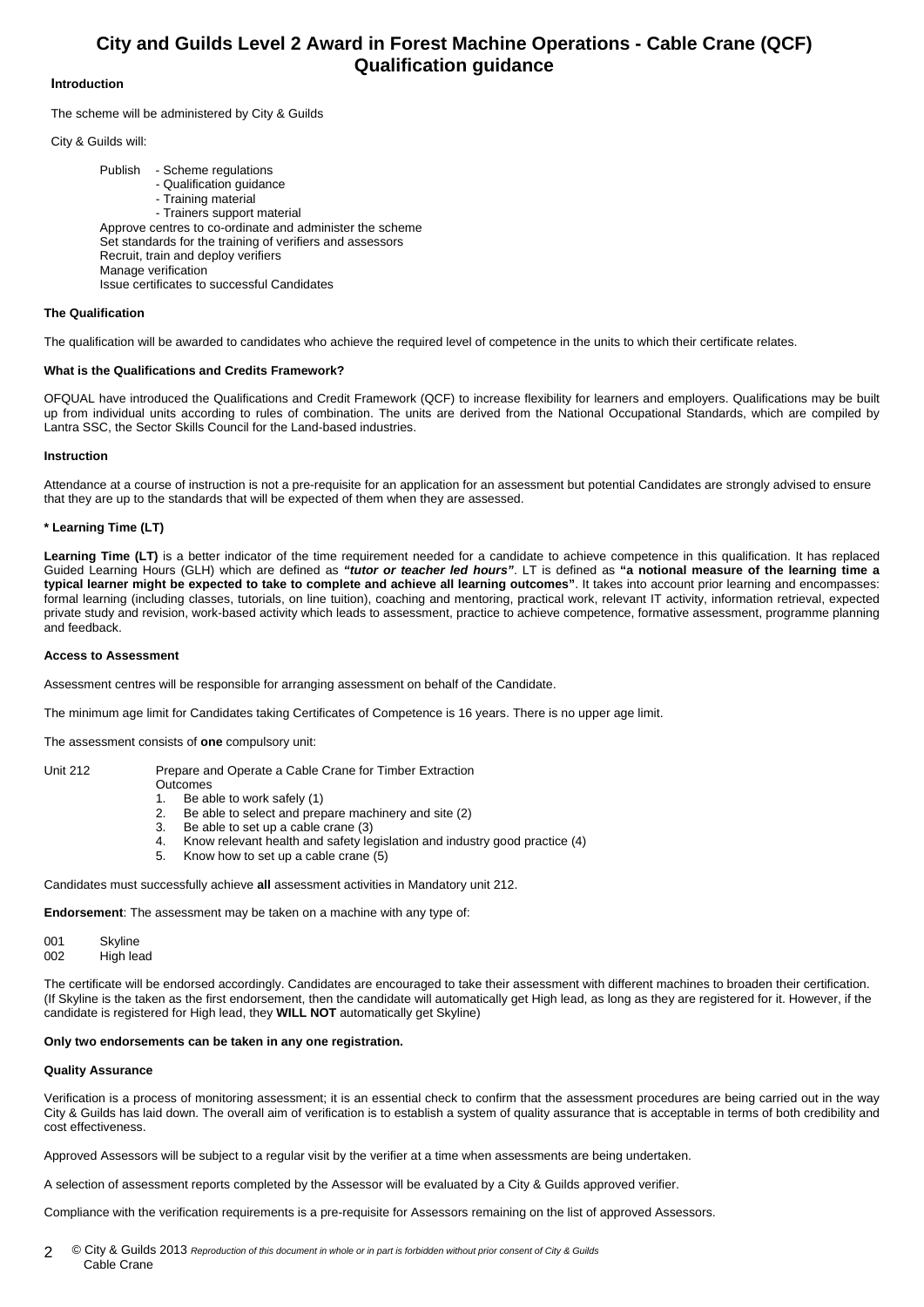After assessment has been completed the Qualification Guidance is to be forwarded to the centre and retained by the centre until after the annual centre visit has taken place by a Quality Systems Consultant (QSC).

#### **Performance Evaluation**

The result of each assessment activity is evaluated against the following criteria:

- **M** = Met Meets or exceeds the assessment criteria by displaying a level of practical performance and/or underpinning knowledge. If the Criterion has been MET, a tick  $\boxtimes$  is to be put in the box provided in the bottom right-hand column of each section.
- **NM** = Not Met Does not satisfy the requirements of the assessment criteria, being unable to perform the practical task satisfactorily or safely or being deficient in underpinning knowledge. If the Criterion is NOT MET, a cross  $\boxtimes$  is to be put in the box provided in the bottom right-hand column of each section.

#### **Appeals and Equal opportunities**

Centres must have their own auditable, appeals procedures. If a Candidate is not satisfied with the examination conditions or a Candidate feels the opportunity for examination is being denied, the Centre Manager should, in the first instance, address the problem. If, however the problem cannot be resolved, City & Guilds will arbitrate and an external verifier may be approached to offer independent advice. All appeals must be clearly documented by the Centre Manager and made available to the external verifier or City & Guilds if advice is required.

Should occasions arise when centres are not satisfied with any aspect of the external verification process, they should contact Verification Services at City & Guilds.

Access to the qualification is open to all, irrespective of gender, race, creed, age or special needs. Subject to H&S restrictions the Centre Manager should ensure that no learner is subjected to unfair discrimination on any grounds in relation to access to assessment and to the fairness of the assessment. QCA requires City & Guilds to monitor centres to check whether equal opportunities policies are being adhered to.

#### **Validation of Equipment**

A Manufacturer's instruction book or operator's manual should be available for the Candidate to use during the assessment if required.

Vehicles must comply with department of Transport and road Traffic acts where relevant.

Any appropriate item of machinery complying with current legal requirements is acceptable for the assessment, provided it is suitably equipped for **all** assessment activities to be carried out.

#### **Additional Information**

May be sought from the relevant manufacturer's operator manuals or any other appropriate training or safety publication.

Questions should be related to the background or employment aspirations of the candidate and, where possible, product labels used should be representative of products typically used in that sector or industry.

Candidates who undertake this assessment and have met the requirements are reminded of their legal obligation to receive/undertake appropriate additional training in the use of any equipment that differs from that used during the assessment, but which they are nevertheless qualified to use.

#### **Assessment Guidance for the Assessor**

This qualification can only be assessed by an Assessor who is suitably qualified and meets the requirements of the awarding body. The Assessor must be independent **and cannot have been involved with the training of the Candidate**. Please see City & Guilds Centre Manual for guidance.

The Candidate is to be notified of the place and time of assessment and when formal assessment commences and ceases.

Assessors are reminded that assessment is a formal process and that assessment must be carried out using this Qualification Guidance. All relevant assessment criteria must be assessed against the criterion as specified in the Qualification Guidance. Assessment will be carried out by direct observation and by oral questioning of the Candidate. **Where a specific number of responses are required theses may include other suitable answers not specified if they are deemed to be correct by the Assessor**. The performance of the Candidate is to be recorded on the Qualification Guidance as directed by completing the tick boxes. Space has been provided on the Qualification Guidance for the person assessing to record relevant information which can be utilised to provide feedback to the Candidate. After assessment has been completed the Qualification Guidance document is to be retained by the assessor and provided if required by a Quality Systems consultant (QSC).

#### **Assessment Guidance for Candidate**

A list of registered assessment centres is available from City & Guilds NPTC. (www.nptc.org.uk)

Assessment is a process by which it is confirmed that the candidate is competent in the unit(s) within the award to which the assessment relates. It is the process of collecting evidence about his/her capabilities and judging whether that evidence is sufficient to attribute competence.

The Candidate must be registered through the City & Guilds approved assessment centre for this qualification prior to the assessment.

The results of the assessment will be recorded on the Record of Assessment form (ROA).

The qualification guidance contains criteria relating to:

- Observation of practical performance
- Assessment of underpinning knowledge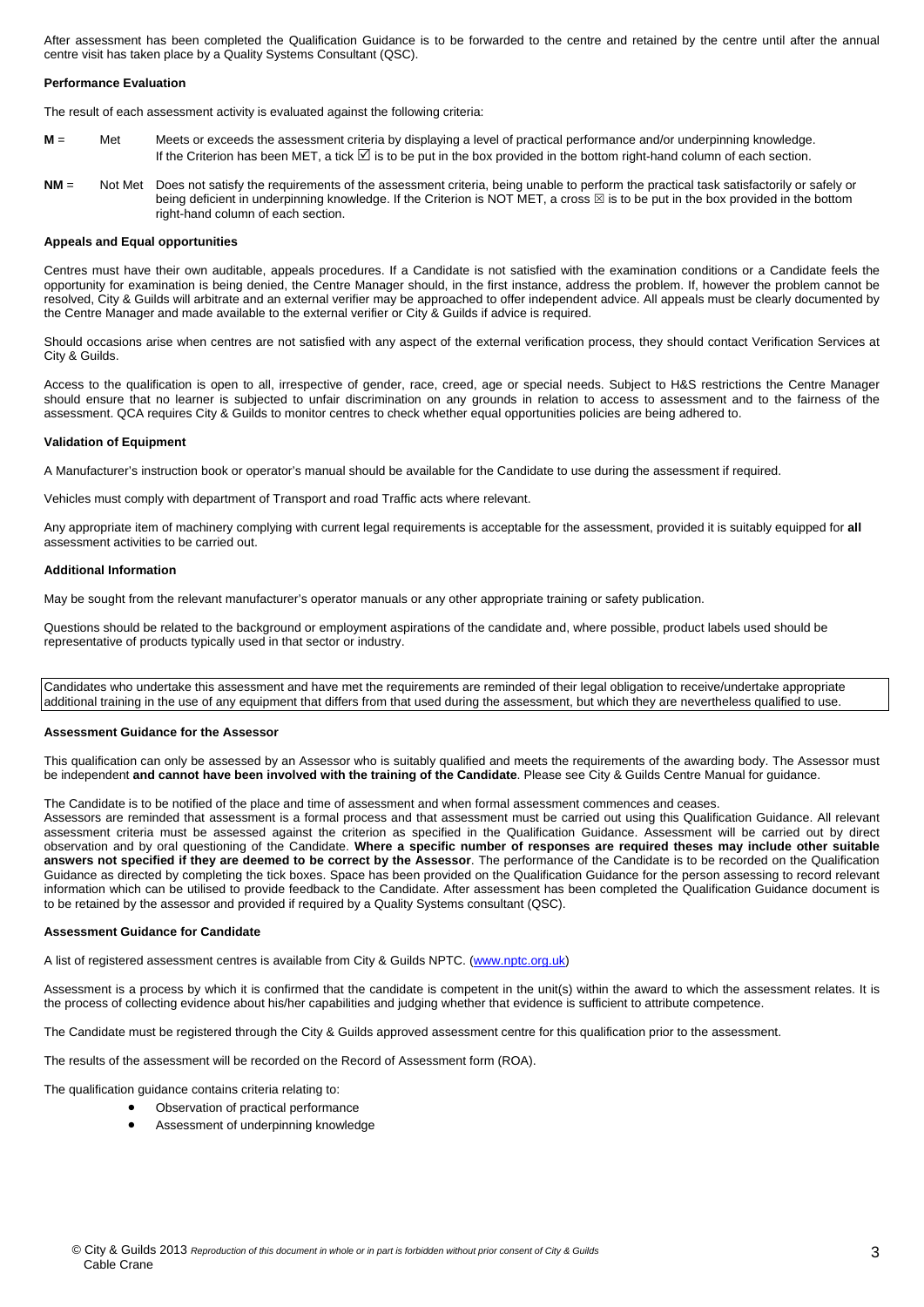#### **Safe Practice:**

- 1. Assessors must hold a current 'First Aid at Work' Certificate.
- 2. It is strongly recommended that Candidates hold at least a recent, recognised 'Emergency First Aid' Training Certificate.<br>2. All forest machines used in the assessments must comply with relevant Arboriculture and Egrest
- 3. All forest machines used in the assessments must comply with relevant Arboriculture and Forestry Advisory Group (AFAG) Safety Guides
- 4. Candidates should be familiar with the machine that they are going to operate.<br>5. Appropriate Personal Protective Equipment (PPF) must be worn at all times
- Appropriate Personal Protective Equipment (PPE) must be worn at all times.
- 6. A First Aid kit meeting current regulations, of the appropriate size for the number of persons on site, must be available.
- 7. The Assessor must ensure a Risk Assessment is carried out, and sufficient control measures implemented.
- 8. Any necessary permissions must have been granted, and notifications made as appropriate: (e.g. Forestry Commission, Forest Enterprise, Private owners etc).
- 9. All equipment being used for this assessment must comply with relevant requirements of the Provision and Use of Work Equipment Regulations (PUWER) 1998 and Lifting Operations and Lifting Equipment Regulations (LOLER) 1998.
- 10. Information may be sought from the relevant operator manuals or any other appropriate training or safety publication.
- 11. Provision must be made to avoid the risk of environmental pollution and adequate control measures must be implemented. (a suitable response kit to be available on the machine)
- 12. It is the responsibility of the Assessor and the Candidate to ensure that any additional requirements and provisions are met as relevant to this qualification.
- 13. Whenever the Candidate leaves the base machine, the parking brake must be applied.
- 14. When the Base Machine is parked and left unattended, or any attachments/detachments of equipment, must carry out the safe stop procedure.
- 15. The Base Machine must be operated in such a way that the Candidate, Assessor, other persons or equipment are not endangered.
- 16. All ancillary equipment, when detached must be left in a safe and stable condition.
- 17. Candidates must comply with current regulations when working at heights regulations 2005 amended
- 18. The assessment is carried out in accordance with the safety guidelines laid down in Arboriculture and Forestry Advisory Group (AFAG) Safety Guides, Health and Safety publications and current machinery directives.
- 19. A breach of Health and Safety that puts any person at risk during the assessment process will result in the assessment being terminated and the Candidate not meeting the required standard
- 20. Initial tonnage is done on unladen weight

#### **Validation of Equipment:**

Any Base Machine complying with industry guidance and European directives is acceptable for the test, provided it is suitably equipped for **all** assessment activities to be carried out. Where a ROPs structure is fitted, an operator seat restraint is in place and functional.

**Any machine that can lift or suspend the load above the operator, who isn't protected by adequate/suitable FOPS and OPS, will be required to produce a current LOLER certificate to the Assessor** 

> **Published by City & Guilds Building 500 Abbey Park Stareton Warwickshire CV8 2LY**

**T +44 (0)24 7685 7300 F +44 (0)24 7669 6128 www.nptc.org.uk e-mail: information@cityandguilds.com**

**City & Guilds is a registered charity established to promote education and training**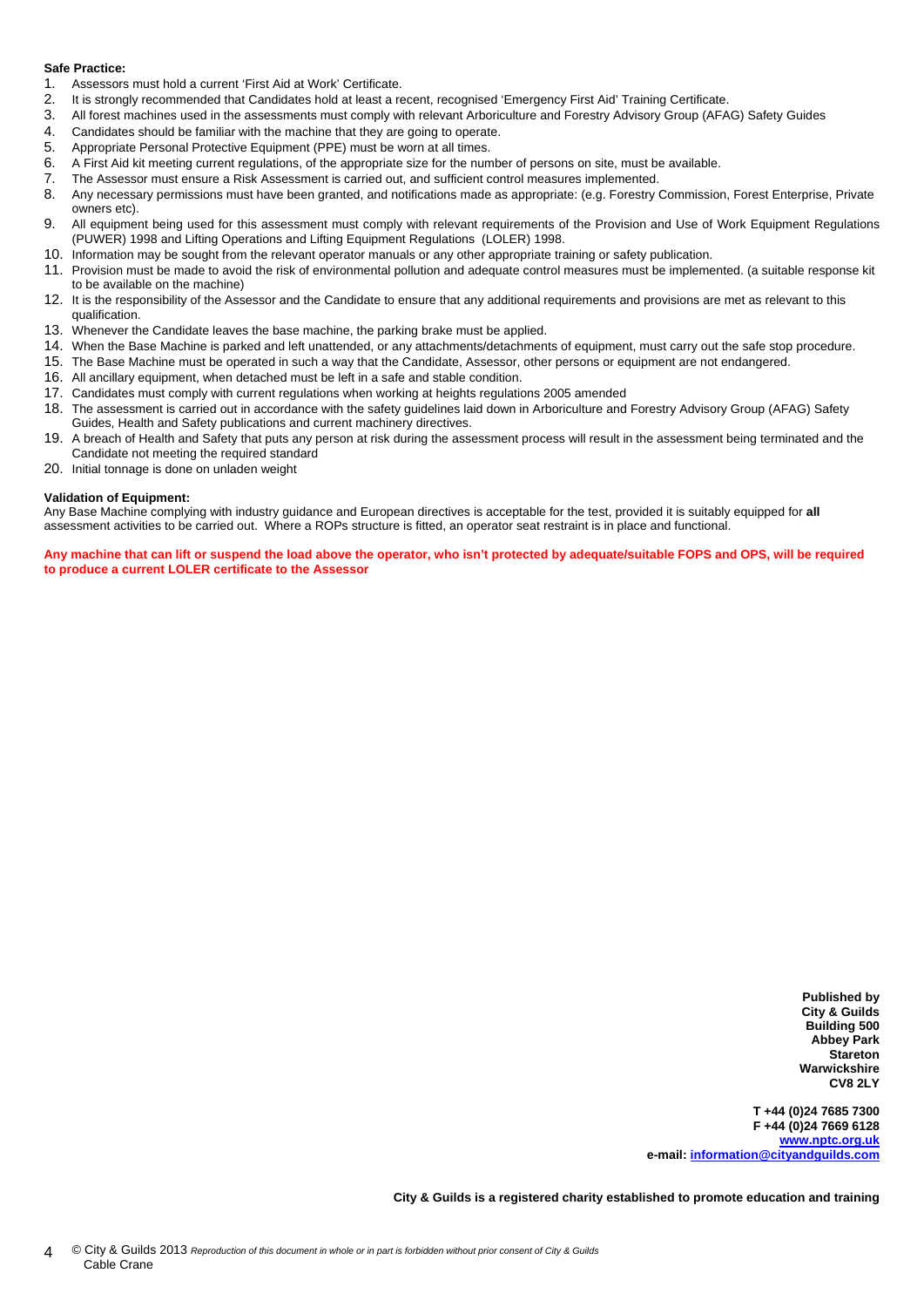| <b>Candidate A</b>               | Name:                                                                                          |                                                                           | Date:                                                                                                                                                                                              | <b>Start Time:</b>                                                                                       | <b>Duration:</b> |                                                     |                                                               |                                                     |                                                |
|----------------------------------|------------------------------------------------------------------------------------------------|---------------------------------------------------------------------------|----------------------------------------------------------------------------------------------------------------------------------------------------------------------------------------------------|----------------------------------------------------------------------------------------------------------|------------------|-----------------------------------------------------|---------------------------------------------------------------|-----------------------------------------------------|------------------------------------------------|
| <b>Candidate B</b>               | Name:                                                                                          |                                                                           | Date:                                                                                                                                                                                              | <b>Start Time:</b>                                                                                       | <b>Duration:</b> |                                                     |                                                               |                                                     |                                                |
| <b>Candidate C</b>               | Name:                                                                                          |                                                                           | Date:                                                                                                                                                                                              | <b>Start Time:</b>                                                                                       | <b>Duration:</b> |                                                     |                                                               |                                                     |                                                |
| <b>Candidate D</b>               | Name:                                                                                          |                                                                           | Date:                                                                                                                                                                                              | <b>Start Time:</b>                                                                                       | <b>Duration:</b> |                                                     |                                                               |                                                     |                                                |
| <b>CRITERIA</b><br><b>NUMBER</b> | <b>ASSESSMENT</b><br><b>CRITERIA</b>                                                           | <b>ASSESSOR</b><br><b>GUIDANCE</b>                                        |                                                                                                                                                                                                    | <b>ASSESSMENT</b><br><b>ACTIVITIES</b>                                                                   |                  | A                                                   | <b>CANDIDATE</b><br>в                                         | C                                                   | D                                              |
| 4.2                              | Outline the emergency<br>planning and lone<br>working procedures                               | The Candidate to state<br>five factors in emergency<br>planning           | include                                                                                                                                                                                            | Emergency planning procedures for a site could                                                           |                  |                                                     |                                                               |                                                     |                                                |
| 4                                | relevant to the working<br>area                                                                |                                                                           | location name<br>$\bullet$<br>grid reference<br>$\bullet$<br>designated meeting place<br>$\bullet$                                                                                                 |                                                                                                          |                  | $\Box$<br>$\Box$<br>$\Box$                          | $\Box$<br>$\Box$<br>□                                         | □<br>$\Box$<br>□                                    | □<br>$\Box$<br>□                               |
|                                  |                                                                                                |                                                                           | site location name<br>$\bullet$<br>nearest access point<br>$\bullet$<br>street name/district<br>$\bullet$                                                                                          |                                                                                                          |                  | $\Box$<br>□                                         | □<br>$\Box$                                                   | □<br>□                                              | □<br>□                                         |
|                                  |                                                                                                |                                                                           | type of access<br>$\bullet$<br>$\bullet$<br>$\bullet$                                                                                                                                              | suitable helicopter landing area<br>phone number of nearest doctor                                       |                  | $\Box$<br>$\Box$<br>□<br>$\Box$                     | □<br>$\Box$<br>$\Box$<br>$\Box$                               | $\Box$<br>□<br>□<br>□                               | □<br>□<br>□<br>$\Box$                          |
|                                  |                                                                                                |                                                                           | $\bullet$<br>$\bullet$<br>your own contact number<br>$\bullet$                                                                                                                                     | location and phone number of nearest<br>accident and emergency hospital<br>works manager contact details |                  | $\Box$<br>$\Box$<br>$\Box$                          | $\Box$<br>$\Box$<br>П                                         | $\Box$<br>□<br>□                                    | □<br>□<br>П                                    |
|                                  |                                                                                                | State two factors of lone<br>working                                      | Lone working                                                                                                                                                                                       |                                                                                                          |                  |                                                     |                                                               |                                                     |                                                |
|                                  |                                                                                                |                                                                           | $\bullet$<br>fail to safe system<br>$\bullet$<br>reporting in times<br>$\bullet$                                                                                                                   | effective communication system                                                                           |                  | □<br>$\Box$<br>П                                    | $\Box$<br>□<br>$\Box$                                         | $\Box$<br>□<br>$\Box$                               | □<br>□<br>П                                    |
|                                  |                                                                                                |                                                                           |                                                                                                                                                                                                    | Met $\checkmark$ Not Met X                                                                               |                  |                                                     |                                                               |                                                     |                                                |
| 1.1<br>1                         | Identify the hazards<br>and risks associated<br>with the working area<br>and the proposed work |                                                                           | relevant to:                                                                                                                                                                                       | Identify hazards (anything with the potential to<br>cause harm) and risks (who might be harmed),         |                  |                                                     |                                                               |                                                     |                                                |
|                                  |                                                                                                | The Candidate to state<br>four hazards and four<br>risks with the working | The work area/work to be done<br>Hazards                                                                                                                                                           |                                                                                                          |                  |                                                     |                                                               |                                                     |                                                |
|                                  |                                                                                                | area/work to be done                                                      | power lines<br>$\bullet$<br>terrain<br>$\bullet$<br>access routes<br>$\bullet$<br>chain shot<br>$\bullet$<br>risk zones<br>$\bullet$<br>struck by timber<br>$\bullet$<br>$\bullet$<br><b>Risks</b> |                                                                                                          |                  | □<br>$\Box$<br>$\Box$<br>□<br>$\Box$<br>□<br>$\Box$ | $\Box$<br>$\Box$<br>$\Box$<br>□<br>$\Box$<br>$\Box$<br>$\Box$ | $\Box$<br>$\Box$<br>$\Box$<br>□<br>$\Box$<br>⊔<br>□ | ⊔<br>□<br>$\Box$<br>□<br>$\Box$<br>□<br>$\Box$ |
|                                  |                                                                                                |                                                                           | others on site<br>$\bullet$<br>operator<br>$\bullet$<br>public<br>$\bullet$<br>other machine operators<br>$\bullet$                                                                                |                                                                                                          |                  | $\Box$<br>$\Box$<br>□<br>□                          | $\Box$<br>$\Box$<br>⊔<br>□                                    | $\Box$<br>$\Box$<br>⊔<br>□<br>П                     | □<br>$\Box$<br>□<br>$\Box$<br>П                |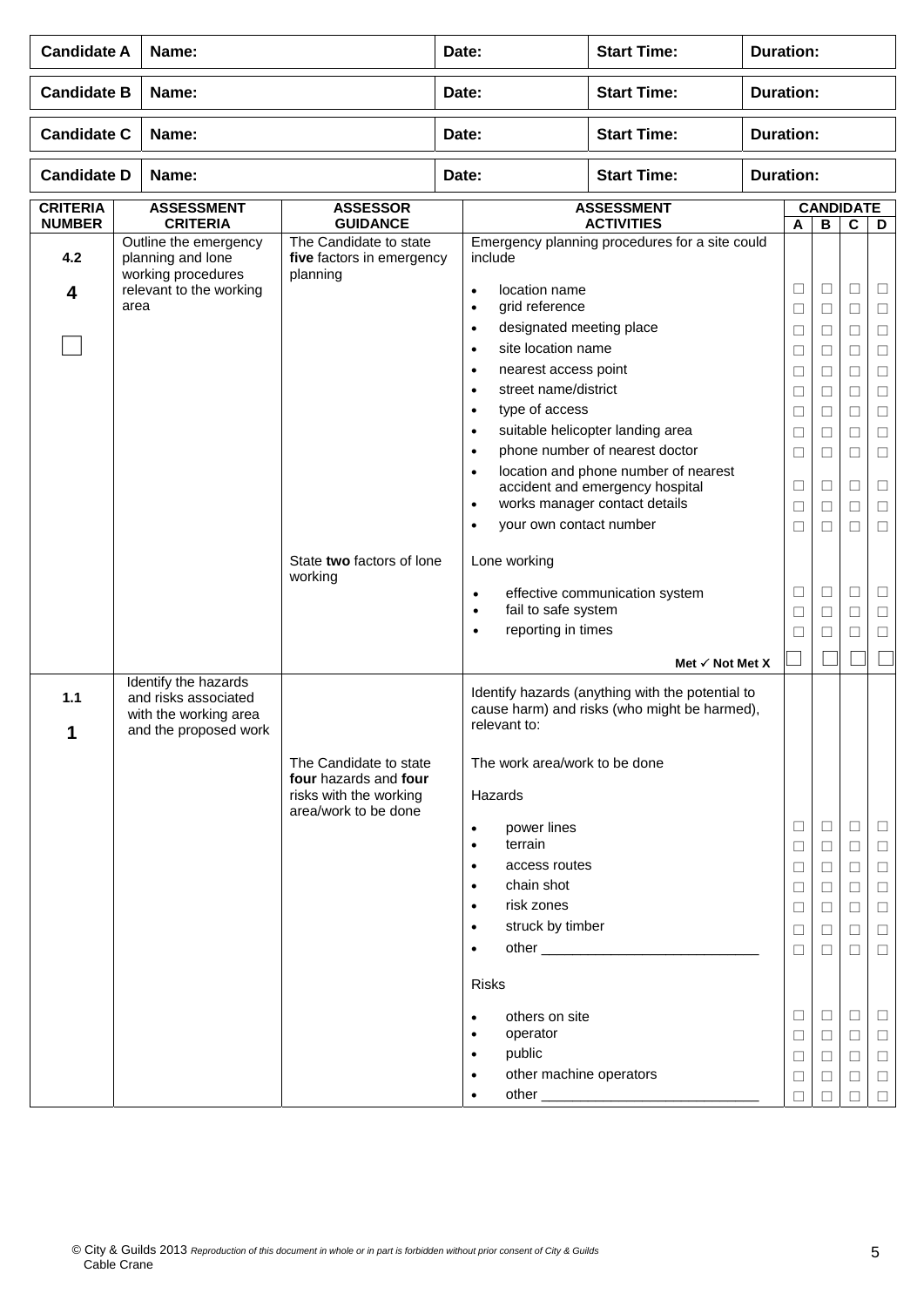| <b>CRITERIA</b> | <b>ASSESSMENT</b>                                 | <b>ASSESSOR</b>                                            | <b>ASSESSMENT</b>                                                                                                                                                                                                                           |        | <b>CANDIDATE</b> |             |        |
|-----------------|---------------------------------------------------|------------------------------------------------------------|---------------------------------------------------------------------------------------------------------------------------------------------------------------------------------------------------------------------------------------------|--------|------------------|-------------|--------|
| <b>NUMBER</b>   | <b>CRITERIA</b>                                   | <b>GUIDANCE</b>                                            | <b>ACTIVITIES</b>                                                                                                                                                                                                                           | A      | в                | $\mathbf c$ | D      |
| 1.1 cont        |                                                   | The Candidate to state<br>four hazards and three           | The machine                                                                                                                                                                                                                                 |        |                  |             |        |
|                 |                                                   | risks for the machine                                      | Hazards                                                                                                                                                                                                                                     |        |                  |             |        |
|                 |                                                   |                                                            | struck by machine<br>$\bullet$                                                                                                                                                                                                              | ⊔      | $\Box$           | Ц           | ш      |
|                 |                                                   |                                                            | access and egress<br>$\bullet$                                                                                                                                                                                                              | $\Box$ | $\Box$           | $\Box$      | $\Box$ |
|                 |                                                   |                                                            | moving parts<br>$\bullet$                                                                                                                                                                                                                   | □      | $\Box$           | $\Box$      | $\Box$ |
|                 |                                                   |                                                            | hot surfaces<br>$\bullet$                                                                                                                                                                                                                   | ⊔      | □                | □           | $\Box$ |
|                 |                                                   |                                                            | working at heights<br>$\bullet$                                                                                                                                                                                                             | $\Box$ | □                | □           | $\Box$ |
|                 |                                                   |                                                            | high pressure fluids<br>$\bullet$                                                                                                                                                                                                           | □      | □                | □           | $\Box$ |
|                 |                                                   |                                                            | $\bullet$                                                                                                                                                                                                                                   | $\Box$ | $\Box$           | $\Box$      | $\Box$ |
|                 |                                                   |                                                            |                                                                                                                                                                                                                                             |        |                  |             |        |
|                 |                                                   |                                                            | <b>Risks</b>                                                                                                                                                                                                                                |        |                  |             |        |
|                 |                                                   |                                                            | public                                                                                                                                                                                                                                      | $\Box$ | $\Box$           | $\Box$      | $\Box$ |
|                 |                                                   |                                                            | $\bullet$<br>operator<br>$\bullet$                                                                                                                                                                                                          | $\Box$ | $\Box$           | $\Box$      | $\Box$ |
|                 |                                                   |                                                            | environment<br>$\bullet$                                                                                                                                                                                                                    |        |                  |             |        |
|                 |                                                   |                                                            | other experience and the contract of the contract of the contract of the contract of the contract of the contract of the contract of the contract of the contract of the contract of the contract of the contract of the contr<br>$\bullet$ | $\Box$ | □                | $\Box$      | $\Box$ |
|                 |                                                   |                                                            |                                                                                                                                                                                                                                             | □      | □                | □           | $\Box$ |
|                 |                                                   |                                                            |                                                                                                                                                                                                                                             |        |                  |             |        |
|                 |                                                   |                                                            | Met $\checkmark$ Not Met X                                                                                                                                                                                                                  |        |                  |             |        |
|                 | Use appropriate tools,                            | Assessor to observe                                        | All tools, equipment and Personal<br>$\bullet$                                                                                                                                                                                              |        |                  |             |        |
| $1.2$           | equipment and personal<br>protective equipment    | appropriate tools,<br>equipment and PPE are                | Protective Equipment are used in line with<br>industry good practice e.g. AFAG/HSE.                                                                                                                                                         | □      | □                | ⊔           | $\Box$ |
| 1               | (PPE)                                             | used in accordance to                                      | During all on site operations PPE in<br>$\bullet$                                                                                                                                                                                           |        |                  |             |        |
|                 |                                                   | industry good practice                                     | accordance with industry good practice                                                                                                                                                                                                      |        |                  |             |        |
|                 |                                                   |                                                            | must be worn.                                                                                                                                                                                                                               | □      | $\Box$           | □           | $\Box$ |
|                 |                                                   | All applicable to the task                                 | Personal Protective Equipment identified could                                                                                                                                                                                              |        |                  |             |        |
|                 |                                                   | at hand                                                    | include:                                                                                                                                                                                                                                    |        |                  |             |        |
|                 |                                                   |                                                            | safety helmet (if required)<br>$\bullet$                                                                                                                                                                                                    | $\Box$ | $\Box$           | $\Box$      | $\Box$ |
|                 |                                                   |                                                            | hearing protection (where needed)<br>$\bullet$                                                                                                                                                                                              | $\Box$ | $\Box$           | $\Box$      | $\Box$ |
|                 |                                                   |                                                            | suitable protective gloves<br>$\bullet$                                                                                                                                                                                                     | $\Box$ | □                | $\Box$      | $\Box$ |
|                 |                                                   |                                                            | protective boots<br>$\bullet$                                                                                                                                                                                                               | $\Box$ | $\Box$           | $\Box$      | $\Box$ |
|                 |                                                   |                                                            | non snag outer clothing<br>$\bullet$                                                                                                                                                                                                        | □      | □                | $\Box$      | $\Box$ |
|                 |                                                   |                                                            | high visibility clothing where risk                                                                                                                                                                                                         |        |                  |             |        |
|                 |                                                   |                                                            | assessment identifies it                                                                                                                                                                                                                    | □      | □                | □           | $\Box$ |
|                 |                                                   |                                                            | hand cleaning materials<br>٠                                                                                                                                                                                                                | □      | $\Box$           | □           | □      |
|                 |                                                   |                                                            | first aid kit<br>$\bullet$                                                                                                                                                                                                                  | ⊔      | □                | □           | □      |
|                 |                                                   |                                                            |                                                                                                                                                                                                                                             | ⊔      | П                | □           | □      |
|                 |                                                   |                                                            | Met $\checkmark$ Not Met X                                                                                                                                                                                                                  |        |                  |             |        |
| 4.1             | Outline current Health<br>and Safety legislation, | The Candidate to state<br>two relevant points of           | Outline key points from the legislation listed<br>below:                                                                                                                                                                                    |        |                  |             |        |
|                 | codes of practice and                             | each of the following:                                     |                                                                                                                                                                                                                                             |        |                  |             |        |
| 4               | any additional                                    |                                                            |                                                                                                                                                                                                                                             |        |                  |             |        |
|                 | requirements                                      | Health and Safety at Work<br>Act (HSWA) (1974)             | Health and Safety at Work Act (HSWA) (1974) -                                                                                                                                                                                               |        |                  |             |        |
|                 |                                                   |                                                            | general duties for employers and<br>$\bullet$                                                                                                                                                                                               |        |                  |             |        |
|                 |                                                   |                                                            | employees                                                                                                                                                                                                                                   | $\Box$ | $\Box$           | $\Box$      | $\Box$ |
|                 |                                                   |                                                            | maintain safe places of work<br>$\bullet$                                                                                                                                                                                                   | □      | $\Box$           | □           | $\Box$ |
|                 |                                                   |                                                            | ٠                                                                                                                                                                                                                                           | $\Box$ | $\Box$           | □           | $\Box$ |
|                 |                                                   |                                                            |                                                                                                                                                                                                                                             |        |                  |             |        |
|                 |                                                   | Provision and Use of<br>Work Equipment<br>Regulations 1998 | Provision and Use of Work Equipment<br>Regulations 1998 (PUWER 98) -                                                                                                                                                                        |        |                  |             |        |
|                 |                                                   | (PUWER 98)                                                 | record keeping<br>$\bullet$                                                                                                                                                                                                                 | □      | $\Box$           | □           | $\Box$ |
|                 |                                                   |                                                            | operators adequately trained<br>$\bullet$                                                                                                                                                                                                   | $\Box$ | $\Box$           | $\Box$      | $\Box$ |
|                 |                                                   |                                                            | equipment fit for purpose<br>$\bullet$                                                                                                                                                                                                      | ⊔      | □                | $\Box$      | $\Box$ |
|                 |                                                   |                                                            |                                                                                                                                                                                                                                             | П      | П                | П           | $\Box$ |
|                 |                                                   |                                                            |                                                                                                                                                                                                                                             |        |                  |             |        |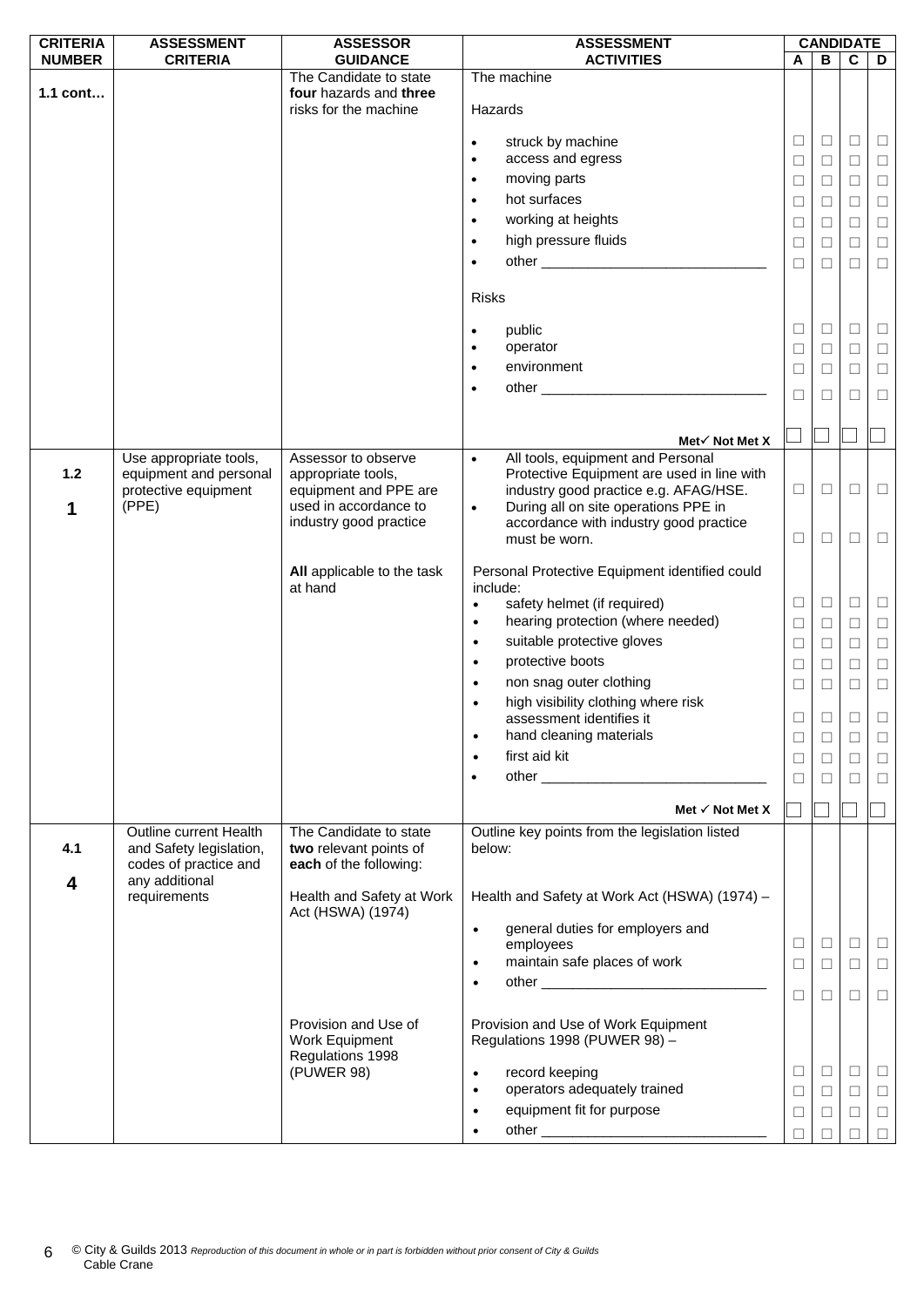| <b>CRITERIA</b> | <b>ASSESSMENT</b>                            | <b>ASSESSOR</b>                                                                    | <b>ASSESSMENT</b>                                                                                                             |                  | <b>CANDIDATE</b> |                  |                  |
|-----------------|----------------------------------------------|------------------------------------------------------------------------------------|-------------------------------------------------------------------------------------------------------------------------------|------------------|------------------|------------------|------------------|
| <b>NUMBER</b>   | <b>CRITERIA</b>                              | <b>GUIDANCE</b>                                                                    | <b>ACTIVITIES</b>                                                                                                             | A                |                  | $B \mid C$       | D                |
| 4.1 cont        |                                              | <b>Lifting Operations and</b><br><b>Lifting Equipment</b>                          | Lifting Operations and Lifting Equipment<br>Regulations (1998) (LOLER)                                                        |                  |                  |                  |                  |
|                 |                                              | Regulations (1998)<br>(LOLER)                                                      | main requirements of the LOLER required                                                                                       |                  |                  |                  |                  |
|                 |                                              |                                                                                    | by the machine                                                                                                                | Ц                | $\Box$           | $\Box$           | $\sqcup$         |
|                 |                                              |                                                                                    | risk zones<br>$\bullet$                                                                                                       | $\Box$           | $\Box$           | $\Box$           | $\Box$           |
|                 |                                              |                                                                                    | safe working load                                                                                                             | ⊔                | $\Box$           | □                | $\Box$           |
|                 |                                              |                                                                                    | inspection by a competent person<br>$\bullet$                                                                                 | $\Box$           | $\Box$           | $\Box$           | $\Box$           |
|                 |                                              |                                                                                    | operating controls labelled<br>$\bullet$                                                                                      | $\Box$           | $\Box$           | $\Box$           | $\Box$           |
|                 |                                              |                                                                                    |                                                                                                                               | $\Box$           | $\Box$           | $\Box$           | $\Box$           |
|                 |                                              | Reporting of Injuries,<br>Diseases and Dangerous<br><b>Occurrences Regulations</b> | Reporting of Injuries, Diseases and Dangerous<br>Occurrences Regulations 1995 (RIDDOR)<br>reporting of accidents<br>$\bullet$ | $\Box$           | $\Box$           | □                | $\Box$           |
|                 |                                              | 1995 (RIDDOR)                                                                      | reporting of dangerous occurrences<br>$\bullet$                                                                               | $\Box$           | $\Box$           | $\Box$           | $\Box$           |
|                 |                                              |                                                                                    | $\bullet$                                                                                                                     | $\Box$           | $\Box$           | $\Box$           | $\Box$           |
|                 |                                              | Working at Heights                                                                 | Working at Heights                                                                                                            |                  |                  |                  |                  |
|                 |                                              |                                                                                    | adequate precautions taken for safe<br>$\bullet$<br>working procedures                                                        | $\Box$           | $\Box$           | $\Box$           | $\Box$           |
|                 |                                              |                                                                                    | any height constitutes working at heights<br>$\bullet$                                                                        | $\Box$           | $\Box$           | $\Box$           | $\Box$           |
|                 |                                              |                                                                                    |                                                                                                                               | $\Box$           | $\Box$           | $\Box$           | $\Box$           |
|                 |                                              | <b>Control of Substances</b><br>Hazardous to Health<br>(COSHH) Regulations         | Control of Substances Hazardous to Health<br>(COSHH) Regulations (2002)                                                       |                  |                  |                  |                  |
|                 |                                              | (2002)                                                                             | correct PPE to be identified<br>$\bullet$<br>correct storage and application<br>$\bullet$                                     | $\Box$<br>$\Box$ | $\Box$<br>$\Box$ | $\Box$<br>$\Box$ | $\Box$<br>$\Box$ |
|                 |                                              |                                                                                    | disposal<br>$\bullet$                                                                                                         | $\Box$           | $\Box$           | □                | $\Box$           |
|                 |                                              |                                                                                    | $\bullet$                                                                                                                     | $\Box$           | $\Box$           | $\Box$           | $\Box$           |
|                 |                                              |                                                                                    |                                                                                                                               |                  |                  |                  |                  |
|                 |                                              | State two sources of                                                               | <b>Industry Good Practice</b>                                                                                                 |                  |                  |                  |                  |
|                 |                                              | industry good practice                                                             | Arboriculture Forestry Advisory Group<br>$\bullet$                                                                            |                  |                  |                  |                  |
|                 |                                              | information                                                                        | (AFAG) information                                                                                                            | $\Box$           | $\Box$           | $\Box$           | $\Box$           |
|                 |                                              |                                                                                    | Health and safety in forestry<br>$\bullet$                                                                                    | $\Box$           | $\Box$           | $\Box$           | $\Box$           |
|                 |                                              |                                                                                    | Forest and water guidelines<br>$\bullet$                                                                                      | $\Box$           | $\Box$           | $\Box$           | $\Box$           |
|                 |                                              |                                                                                    | Operators manual                                                                                                              | $\Box$           | $\Box$           | $\Box$           | $\Box$           |
|                 |                                              | State two procedures to                                                            | Line contact possible procedures:                                                                                             |                  |                  |                  |                  |
|                 |                                              | be followed when machine                                                           | where possible, drive away to safe area                                                                                       |                  |                  |                  |                  |
|                 |                                              | contacts power line                                                                | $\bullet$<br>if safe, stay in machine and contact power<br>$\bullet$                                                          | $\Box$           | $\Box$           | $\Box$           | $\Box$           |
|                 |                                              |                                                                                    | company/supervisor                                                                                                            | $\Box$           | $\Box$           | $\Box$           | $\Box$           |
|                 |                                              |                                                                                    | jump from machine, bunny hop as far as<br>$\bullet$                                                                           |                  |                  |                  |                  |
|                 |                                              |                                                                                    | possible                                                                                                                      | $\Box$           | $\Box$           | $\Box$           | $\Box$           |
|                 |                                              | State four factors                                                                 | Power lines                                                                                                                   |                  |                  |                  |                  |
|                 |                                              | regarding working near                                                             | designated crossing point (goal posts)<br>$\bullet$                                                                           | □                | $\Box$           | ⊔                | □                |
|                 |                                              | power lines                                                                        | liaison with power companies<br>$\bullet$                                                                                     | □                | $\Box$           | □                | $\Box$           |
|                 |                                              |                                                                                    | site maps<br>$\bullet$                                                                                                        | $\Box$           | $\Box$           | $\Box$           | $\Box$           |
|                 |                                              |                                                                                    | <b>AFAG</b><br>$\bullet$                                                                                                      | $\Box$           | $\Box$           | $\Box$           | $\Box$           |
|                 |                                              |                                                                                    | electricity at work<br>$\bullet$                                                                                              |                  |                  |                  |                  |
|                 |                                              |                                                                                    | $\bullet$                                                                                                                     | $\Box$           | $\Box$           | $\Box$           | $\Box$           |
|                 |                                              |                                                                                    |                                                                                                                               | П                | □                | □                | $\Box$           |
|                 |                                              |                                                                                    | Met $\checkmark$ Not Met X                                                                                                    |                  |                  |                  |                  |
| 4.4             | Describe the types of<br>records that may be | The Candidate to state<br>two types of record                                      | Records:                                                                                                                      |                  |                  |                  |                  |
|                 | required for                                 | keeping to meet PUWER                                                              | logbook<br>$\bullet$                                                                                                          | ⊔                | $\Box$           | ⊔                | $\Box$           |
| 4               | management and                               |                                                                                    | service logbook<br>$\bullet$                                                                                                  | $\Box$           | $\Box$           | $\Box$           | $\Box$           |
|                 | legislative<br>requirements                  |                                                                                    | time sheet<br>$\bullet$                                                                                                       | □                | $\Box$           | $\Box$           | $\Box$           |
|                 |                                              |                                                                                    | maintenance schedule<br>$\bullet$                                                                                             | $\Box$           | $\Box$           | $\Box$           | $\Box$           |
|                 |                                              |                                                                                    | $\bullet$                                                                                                                     | $\Box$           | $\Box$           | □                | $\Box$           |
|                 |                                              |                                                                                    | Met $\checkmark$ Not Met X                                                                                                    |                  |                  |                  |                  |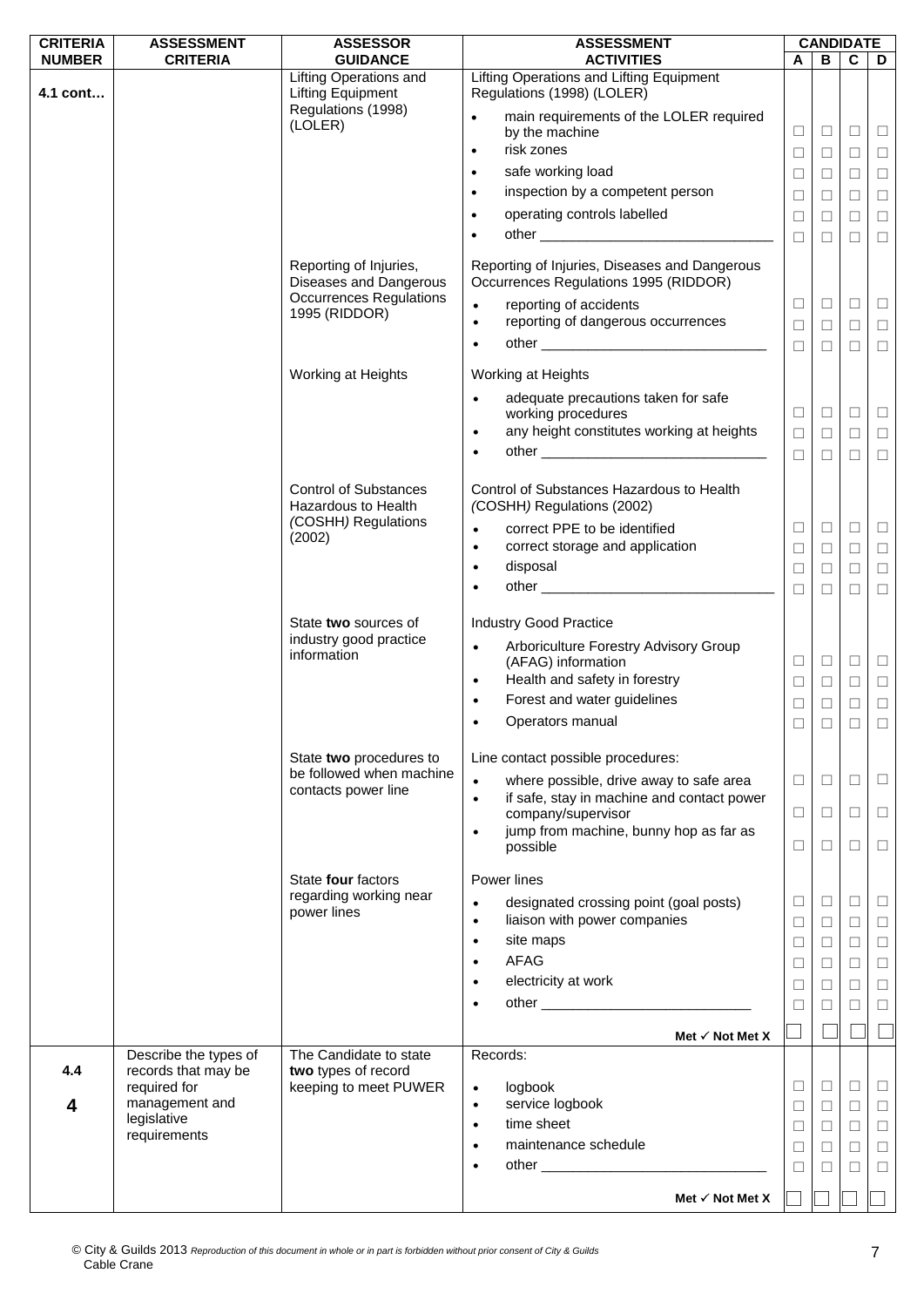| <b>CRITERIA</b>         | <b>ASSESSMENT</b>                    | <b>ASSESSOR</b>                    | <b>ASSESSMENT</b>                                                                                                          | <b>CANDIDATE</b> |        |             |        |
|-------------------------|--------------------------------------|------------------------------------|----------------------------------------------------------------------------------------------------------------------------|------------------|--------|-------------|--------|
| <b>NUMBER</b>           | <b>CRITERIA</b>                      | <b>GUIDANCE</b>                    | <b>ACTIVITIES</b>                                                                                                          | A                | В      | $\mathbf c$ | D      |
|                         | Carry out pre-start                  |                                    | Drive system                                                                                                               |                  |        |             |        |
| 2.1                     | checks and routine                   | <b>MACHINE SPECIFIC and</b>        |                                                                                                                            |                  |        |             |        |
|                         | maintenance on                       | according to operators<br>handbook | PTO (power take off)<br>$\bullet$                                                                                          | $\Box$           | $\Box$ | $\Box$      | $\Box$ |
| $\boldsymbol{2}$        | Drive system<br>$\bullet$            |                                    | chains and sprockets<br>$\bullet$                                                                                          | ⊔                | $\Box$ | $\Box$      | $\Box$ |
|                         | Winches<br>$\bullet$                 | <b>All required</b>                | hydraulic coupling<br>$\bullet$                                                                                            | $\Box$           | $\Box$ | $\Box$      | $\Box$ |
|                         | Wire ropes<br>٠                      |                                    | leaks<br>$\bullet$                                                                                                         | $\Box$           | □      | □           | $\Box$ |
|                         | Chokers<br>٠                         | Assessor to observe                | pipe condition<br>$\bullet$                                                                                                | □                | □      | □           | $\Box$ |
|                         |                                      |                                    | guarding<br>$\bullet$                                                                                                      | $\Box$           | $\Box$ | $\Box$      | $\Box$ |
|                         |                                      |                                    | other and the contract of the contract of the contract of the contract of the contract of the contract of the<br>$\bullet$ |                  |        |             |        |
|                         |                                      |                                    |                                                                                                                            | $\Box$           | $\Box$ | $\Box$      | $\Box$ |
|                         |                                      |                                    | Winches                                                                                                                    |                  |        |             |        |
|                         |                                      |                                    | guarding<br>$\bullet$                                                                                                      | $\Box$           | $\Box$ | $\Box$      | $\Box$ |
|                         |                                      |                                    | security<br>$\bullet$                                                                                                      | □                | $\Box$ | □           | $\Box$ |
|                         |                                      |                                    | control mechanisms identified<br>$\bullet$                                                                                 | $\Box$           | $\Box$ | $\Box$      | $\Box$ |
|                         |                                      |                                    | drum condition<br>$\bullet$                                                                                                | $\Box$           | $\Box$ | $\Box$      | $\Box$ |
|                         |                                      |                                    | correct wire rope termination<br>$\bullet$                                                                                 |                  |        |             |        |
|                         |                                      |                                    | brake and clutch condition                                                                                                 | □                | □      | □           | $\Box$ |
|                         |                                      |                                    | $\bullet$                                                                                                                  | $\Box$           | $\Box$ | $\Box$      | $\Box$ |
|                         |                                      |                                    | check oil levels and other fluid levels<br>$\bullet$                                                                       | $\Box$           | $\Box$ | $\Box$      | $\Box$ |
|                         |                                      |                                    | lubrication (if applicable<br>$\bullet$                                                                                    | $\Box$           | $\Box$ | $\Box$      | $\Box$ |
|                         |                                      |                                    | greasing (if applicable)<br>$\bullet$                                                                                      | $\Box$           | □      | $\Box$      | $\Box$ |
|                         |                                      |                                    | $\bullet$                                                                                                                  | $\Box$           | $\Box$ | $\Box$      | $\Box$ |
|                         |                                      |                                    | Wire ropes                                                                                                                 |                  |        |             |        |
|                         |                                      |                                    |                                                                                                                            |                  |        |             |        |
|                         |                                      |                                    | certificated<br>$\bullet$                                                                                                  | $\Box$           | $\Box$ | $\Box$      | $\Box$ |
|                         |                                      |                                    | appropriate weight rating<br>$\bullet$                                                                                     | $\Box$           | $\Box$ | $\Box$      | $\Box$ |
|                         |                                      |                                    | inspect and report on condition<br>$\bullet$                                                                               | $\Box$           | $\Box$ | $\Box$      | $\Box$ |
|                         |                                      |                                    | type/construction<br>$\bullet$                                                                                             | $\Box$           | $\Box$ | □           | $\Box$ |
|                         |                                      |                                    | diameter appropriate to task<br>$\bullet$                                                                                  |                  |        |             |        |
|                         |                                      |                                    |                                                                                                                            | $\Box$           | $\Box$ | $\Box$      | $\Box$ |
|                         |                                      |                                    | appropriate and acceptable condition of<br>$\bullet$<br>splicing                                                           | $\Box$           | $\Box$ | □           | $\Box$ |
|                         |                                      |                                    | Chokers                                                                                                                    |                  |        |             |        |
|                         |                                      |                                    |                                                                                                                            |                  |        |             |        |
|                         |                                      |                                    | inspected<br>$\bullet$                                                                                                     |                  | $\Box$ |             | $\Box$ |
|                         |                                      |                                    | type/construction<br>$\bullet$                                                                                             | ⊔                | $\Box$ | $\Box$      | $\Box$ |
|                         |                                      |                                    | appropriate to task<br>$\bullet$                                                                                           | ⊔                | $\Box$ | □           | $\Box$ |
|                         |                                      |                                    | compatibility with carriage<br>$\bullet$                                                                                   |                  |        |             |        |
|                         |                                      |                                    |                                                                                                                            | $\Box$           | $\Box$ | $\Box$      | $\Box$ |
|                         |                                      |                                    | $\bullet$                                                                                                                  | □                | П      | □           | $\Box$ |
|                         |                                      | Candidate to comment on            | Access and egress (where applicable)                                                                                       |                  |        |             |        |
|                         |                                      | access and egress as well          |                                                                                                                            |                  |        |             |        |
|                         |                                      | as carry out good industry         | hand rails<br>$\bullet$                                                                                                    | □                | $\Box$ | □           | □      |
|                         |                                      | practise                           | steps<br>$\bullet$                                                                                                         | $\Box$           | $\Box$ | $\Box$      | $\Box$ |
|                         |                                      |                                    | anti slip surfaces<br>$\bullet$                                                                                            | □                | □      | □           | $\Box$ |
|                         |                                      |                                    | lock out system<br>$\bullet$                                                                                               |                  |        |             |        |
|                         |                                      |                                    |                                                                                                                            | □                | П      | □           | $\Box$ |
|                         |                                      |                                    | Met $\checkmark$ Not Met X                                                                                                 |                  |        |             |        |
| 4.5                     | Describe how<br>environmental damage | <b>Three causes</b>                | Environmental damage may be caused by:                                                                                     |                  |        |             |        |
|                         | can be caused and                    |                                    | incorrect storage of fuel and oil<br>$\bullet$                                                                             | □                | $\Box$ | $\Box$      | $\Box$ |
| $\overline{\mathbf{4}}$ | minimised                            |                                    | defective machinery<br>$\bullet$                                                                                           | $\Box$           | $\Box$ | $\Box$      | $\Box$ |
|                         |                                      |                                    | poor work practices<br>$\bullet$                                                                                           |                  |        |             |        |
|                         |                                      |                                    | oil and fuel spillages                                                                                                     | □                | □      | $\Box$      | $\Box$ |
|                         |                                      |                                    | $\bullet$                                                                                                                  | $\Box$           | $\Box$ | $\Box$      | $\Box$ |
|                         |                                      |                                    | $\bullet$                                                                                                                  | $\Box$           | П      | П           | $\Box$ |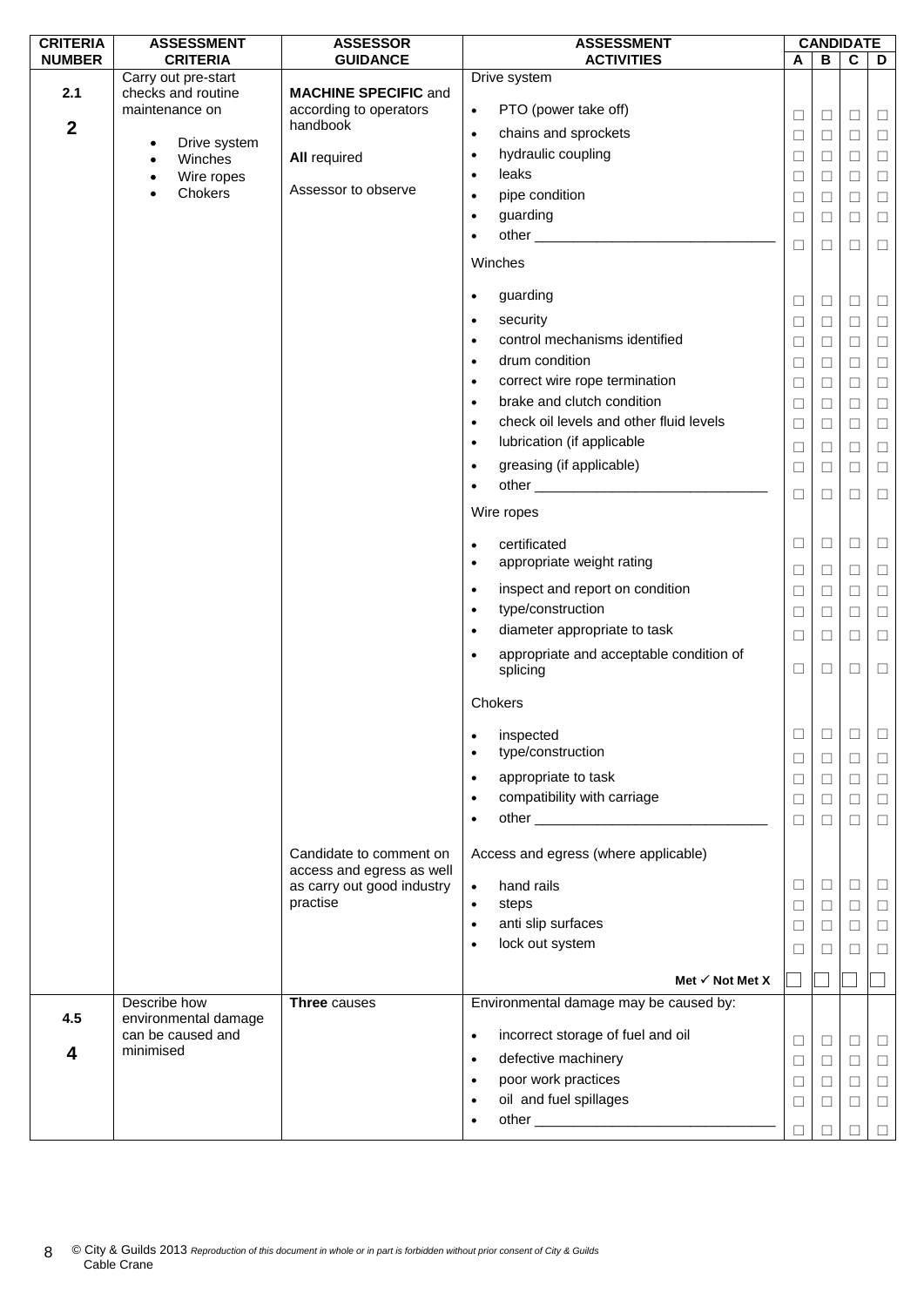| <b>CRITERIA</b> | <b>ASSESSMENT</b>                             | <b>ASSESSOR</b>                      | <b>ASSESSMENT</b>                                                |                  |        | <b>CANDIDATE</b> |                  |
|-----------------|-----------------------------------------------|--------------------------------------|------------------------------------------------------------------|------------------|--------|------------------|------------------|
| <b>NUMBER</b>   | <b>CRITERIA</b>                               | <b>GUIDANCE</b>                      | <b>ACTIVITIES</b>                                                | $\mathsf{A}$     | В      | $\mathbf c$      | D                |
|                 |                                               |                                      | Environmental damage may be prevented by                         |                  |        |                  |                  |
| 4.5 cont        |                                               | Three preventions                    | following principles of industry good practice<br>$\bullet$      |                  |        |                  |                  |
|                 |                                               |                                      |                                                                  | $\Box$           | $\Box$ | $\Box$           | $\Box$           |
|                 |                                               |                                      | good housekeeping<br>$\bullet$                                   | $\Box$           | $\Box$ | $\Box$           | $\Box$           |
|                 |                                               |                                      | appropriately trained operators<br>$\bullet$                     | $\Box$           | □      | $\Box$           | $\Box$           |
|                 |                                               |                                      | spill kits are available<br>$\bullet$                            | $\Box$           | $\Box$ | $\Box$           | $\Box$           |
|                 |                                               |                                      | $\bullet$                                                        | $\Box$           | П      | П                | $\Box$           |
|                 |                                               |                                      |                                                                  |                  |        |                  |                  |
|                 |                                               |                                      | Met $\checkmark$ Not Met X                                       |                  |        |                  |                  |
| 4.6             | Describe the correct<br>methods for disposing | The Candidate to state<br>one method | Disposal of waste from workplace activities may<br>include:      |                  |        |                  |                  |
|                 | of waste                                      |                                      | use of designated waste/recycle bins<br>$\bullet$                | $\Box$           | □      | $\Box$           | $\Box$           |
| 4               |                                               |                                      | waste oils placed in approved containers for<br>$\bullet$        |                  |        |                  |                  |
|                 |                                               |                                      | disposal                                                         | $\Box$           | ⊔      | □                | $\Box$           |
|                 |                                               |                                      | $\bullet$                                                        | $\Box$           | □      | $\Box$           | $\Box$           |
|                 |                                               |                                      |                                                                  |                  |        |                  |                  |
|                 |                                               |                                      | Met $\checkmark$ Not Met X                                       |                  |        |                  |                  |
|                 | Explain the purpose and                       | <b>All required</b>                  | Components to include:                                           |                  |        |                  |                  |
| 5.1             | comment on condition                          |                                      | <b>Strops</b>                                                    |                  |        |                  |                  |
| 5               | of all the rigging<br>components used in the  |                                      |                                                                  |                  |        |                  |                  |
|                 | operation                                     |                                      | appropriate weight rating<br>$\bullet$                           | $\Box$           | □      | $\Box$           | $\Box$           |
|                 |                                               |                                      | correct length<br>$\bullet$                                      | $\Box$           | □      | $\Box$           | $\Box$           |
|                 |                                               |                                      | inspected<br>$\bullet$                                           | $\Box$           | □      | $\Box$           | $\Box$           |
|                 |                                               |                                      | type<br>$\bullet$                                                | □                | □      | $\Box$           | $\Box$           |
|                 |                                               |                                      | Shackles                                                         |                  |        |                  |                  |
|                 |                                               |                                      |                                                                  |                  |        |                  |                  |
|                 |                                               |                                      | appropriate weight rating<br>$\bullet$                           | $\Box$           | □      | $\Box$           | $\Box$           |
|                 |                                               |                                      | inspected<br>$\bullet$                                           | $\Box$           | □      | $\Box$           | $\Box$           |
|                 |                                               |                                      | type<br>$\bullet$                                                | $\Box$           | □      | $\Box$           | $\Box$           |
|                 |                                               |                                      | size<br>$\bullet$                                                | □                | □      | $\Box$           | $\Box$           |
|                 |                                               |                                      | Anchor ropes                                                     |                  |        |                  |                  |
|                 |                                               |                                      | appropriate weight rating                                        | $\Box$           | $\Box$ | $\Box$           | $\Box$           |
|                 |                                               |                                      | correct length                                                   | $\Box$           | $\Box$ | $\Box$           | $\Box$           |
|                 |                                               |                                      | inspected<br>$\bullet$                                           | $\Box$           | □      | $\Box$           | $\Box$           |
|                 |                                               |                                      | Kuplex ring (if appropriate)                                     |                  |        |                  |                  |
|                 |                                               |                                      | appropriate weight rating<br>$\bullet$<br>inspected<br>$\bullet$ | $\Box$<br>$\Box$ | □<br>□ | $\Box$<br>$\Box$ | $\Box$<br>$\Box$ |
|                 |                                               |                                      | type<br>$\bullet$                                                | $\Box$           | Ш      | $\Box$           | $\Box$           |
|                 |                                               |                                      | size<br>$\bullet$                                                | $\Box$           | $\Box$ | $\Box$           | $\Box$           |
|                 |                                               |                                      | Hand winches (where appropriate)                                 |                  |        |                  |                  |
|                 |                                               |                                      | appropriately rated<br>$\bullet$                                 | $\Box$           | ⊔      | □                | $\Box$           |
|                 |                                               |                                      | inspected<br>$\bullet$                                           | $\Box$           | □      | $\Box$           | $\Box$           |
|                 |                                               |                                      | type<br>$\bullet$                                                | $\Box$           | □      | $\Box$           | $\Box$           |
|                 |                                               |                                      | size<br>$\bullet$                                                | $\Box$           | Ш      | $\Box$           | $\Box$           |
|                 |                                               |                                      | shear pin<br>$\bullet$                                           | $\Box$           | $\Box$ | $\Box$           | $\Box$           |
|                 |                                               |                                      | handle<br>$\bullet$                                              | □                | ⊔      | $\Box$           | $\Box$           |
|                 |                                               |                                      | $\bullet$                                                        | $\Box$           | □      | $\Box$           | $\Box$           |
|                 |                                               |                                      | Pulleys                                                          |                  |        |                  |                  |
|                 |                                               |                                      | appropriate weight rating<br>$\bullet$                           | $\Box$           | □      | $\Box$           | $\Box$           |
|                 |                                               |                                      | inspected<br>$\bullet$                                           | $\Box$           | □      | $\Box$           | $\Box$           |
|                 |                                               |                                      | type<br>$\bullet$                                                | $\Box$           | □      | $\Box$           | $\Box$           |
|                 |                                               |                                      | size<br>$\bullet$                                                | $\Box$           | ⊔      | $\Box$           | $\Box$           |
|                 |                                               |                                      | certificated<br>$\bullet$                                        | П                |        | П                | $\Box$           |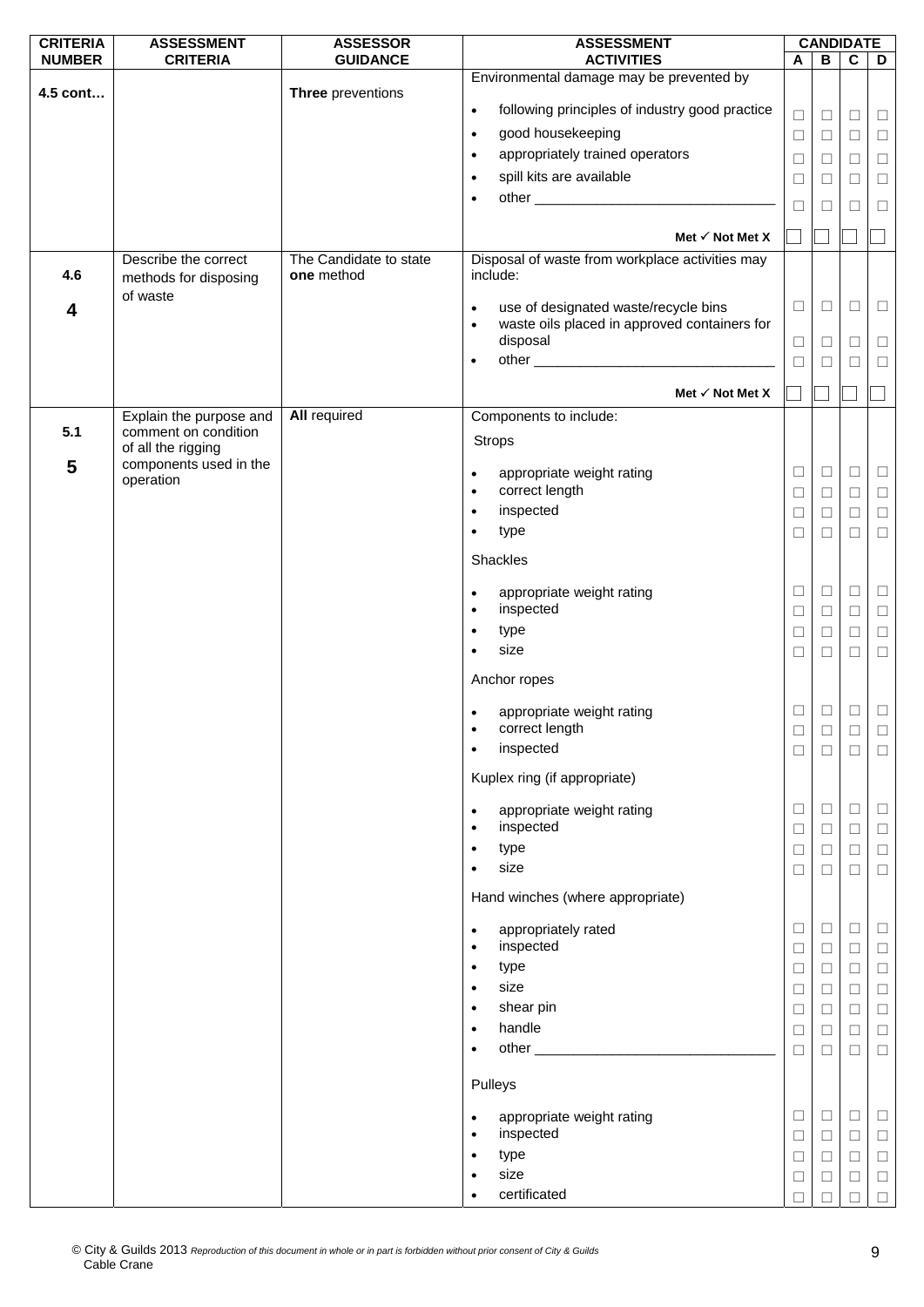| <b>CRITERIA</b>  | <b>ASSESSMENT</b>                              | <b>ASSESSOR</b>                           |                        | <b>ASSESSMENT</b>                          |                  |              | <b>CANDIDATE</b> |                  |
|------------------|------------------------------------------------|-------------------------------------------|------------------------|--------------------------------------------|------------------|--------------|------------------|------------------|
| <b>NUMBER</b>    | <b>CRITERIA</b>                                | <b>GUIDANCE</b>                           |                        | <b>ACTIVITIES</b>                          | A                | В            | C                | D                |
| 5.1 cont         |                                                |                                           |                        | Carriage                                   |                  |              |                  |                  |
|                  |                                                |                                           | $\bullet$              | appropriate weight rating                  | $\Box$           | Ц            | $\Box$           | $\Box$           |
|                  |                                                |                                           | $\bullet$              | inspected                                  | $\Box$           | $\Box$       | $\Box$           | $\Box$           |
|                  |                                                |                                           | $\bullet$              | type                                       | $\Box$           | ⊔            | □                | $\Box$           |
|                  |                                                |                                           | $\bullet$              | size                                       | $\Box$           | □            | $\Box$           | $\Box$           |
|                  |                                                |                                           | $\bullet$              | locking/braking device (if fitted)         | $\Box$           | □            | $\Box$           | $\Box$           |
|                  |                                                |                                           |                        |                                            |                  |              |                  |                  |
|                  |                                                |                                           |                        | Correct end termination                    |                  |              |                  |                  |
|                  |                                                |                                           | $\bullet$              | clamps/clips                               | $\Box$           | Ц            | $\Box$           | $\Box$           |
|                  |                                                |                                           | $\bullet$              | snap link set                              | $\Box$           | $\Box$       | $\Box$           | $\Box$           |
|                  |                                                |                                           | $\bullet$              |                                            | $\Box$           | □            | $\Box$           | $\Box$           |
|                  |                                                |                                           |                        |                                            |                  |              |                  |                  |
|                  |                                                |                                           |                        | Supports                                   |                  |              |                  |                  |
|                  |                                                |                                           |                        |                                            |                  |              |                  |                  |
|                  |                                                |                                           | $\bullet$<br>$\bullet$ | appropriate weight rating<br>inspected     | $\Box$<br>$\Box$ | Ц<br>$\Box$  | □<br>$\Box$      | $\Box$<br>$\Box$ |
|                  |                                                |                                           | $\bullet$              | type                                       | $\Box$           | ⊔            | $\Box$           | $\Box$           |
|                  |                                                |                                           | $\bullet$              | size                                       | $\Box$           | $\Box$       | $\Box$           |                  |
|                  |                                                |                                           | $\bullet$              | compatibility with carriage                | $\Box$           | □            | $\Box$           | $\Box$<br>$\Box$ |
|                  |                                                |                                           | $\bullet$              |                                            | □                | ⊔            | П                | $\Box$           |
|                  |                                                |                                           |                        |                                            |                  |              |                  |                  |
|                  |                                                |                                           | Tower                  |                                            |                  |              |                  |                  |
|                  |                                                |                                           | $\bullet$              | straightness                               | $\Box$           | ⊔            | □                | $\Box$           |
|                  |                                                |                                           | $\bullet$              | inspected                                  | $\Box$           | $\Box$       | $\Box$           | $\Box$           |
|                  |                                                |                                           | $\bullet$              | type                                       | $\Box$           | Ш            | □                | $\Box$           |
|                  |                                                |                                           | $\bullet$              | security                                   | $\Box$           | ⊔            | $\Box$           | $\Box$           |
|                  |                                                |                                           |                        |                                            |                  |              |                  |                  |
|                  |                                                |                                           |                        | Met $\checkmark$ Not Met X                 |                  |              |                  |                  |
| 2.2              | Carry out site survey on<br>assessment site    | The site can be clear fell<br>or thinning |                        | Site survey to include identifying         |                  |              |                  |                  |
|                  |                                                |                                           | $\bullet$              | a straight rack                            | $\Box$           | $\Box$       | $\Box$           | $\Box$           |
| $\boldsymbol{2}$ |                                                |                                           | $\bullet$              | suitable supports (if applicable)          | $\Box$           | $\Box$       | $\Box$           | $\Box$           |
|                  |                                                |                                           |                        | suitable anchors <b>state</b>              | $\Box$           | $\Box$       | $\Box$           | $\Box$           |
|                  |                                                |                                           | $\bullet$              | overhead hazards                           | $\Box$           | □            | $\Box$           | $\Box$           |
|                  |                                                |                                           | ٠                      | suitable position of base suitable to rack | $\Box$           | $\Box$       | $\Box$           | $\Box$           |
|                  |                                                |                                           |                        |                                            |                  |              |                  |                  |
|                  |                                                |                                           |                        | Met $\checkmark$ Not Met X                 |                  |              |                  |                  |
| 5.2              | State the factors to be<br>taken in to account | <b>All required</b>                       |                        | Factors may include:                       |                  |              |                  |                  |
|                  | when setting up a cable                        |                                           | $\bullet$              | uphill                                     | $\Box$           | □            | $\Box$           | $\Box$           |
| 5                | crane on different site                        |                                           | $\bullet$              | downhill                                   | $\Box$           | ⊔            | $\Box$           | $\Box$           |
|                  | types                                          |                                           |                        | convex                                     | □                | □            | $\Box$           | $\Box$           |
|                  |                                                |                                           | $\bullet$              | concave                                    | $\Box$           | ⊔            | $\Box$           | $\Box$           |
|                  |                                                |                                           | $\bullet$              | thinning / clear fell                      | ⊔                | $\mathbf{1}$ | П                | □                |
|                  |                                                |                                           |                        | Met $\checkmark$ Not Met X                 |                  |              |                  |                  |
|                  | State the reasons when                         | One reason                                |                        | Reasons may include:                       |                  |              |                  |                  |
| 5.3              | it would be acceptable                         |                                           |                        |                                            |                  |              |                  |                  |
|                  | to use off set winching                        |                                           | $\bullet$              | steep downhill extraction                  | $\Box$           | $\Box$       | $\Box$           | $\Box$           |
| 5                |                                                |                                           | $\bullet$              | topography                                 | $\Box$           | $\Box$       | $\Box$           | $\Box$           |
|                  |                                                |                                           | $\bullet$              |                                            | □                | ⊔            | □                | $\Box$           |
|                  |                                                |                                           |                        | Met $\checkmark$ Not Met X                 |                  |              |                  |                  |
|                  |                                                |                                           |                        |                                            |                  |              |                  |                  |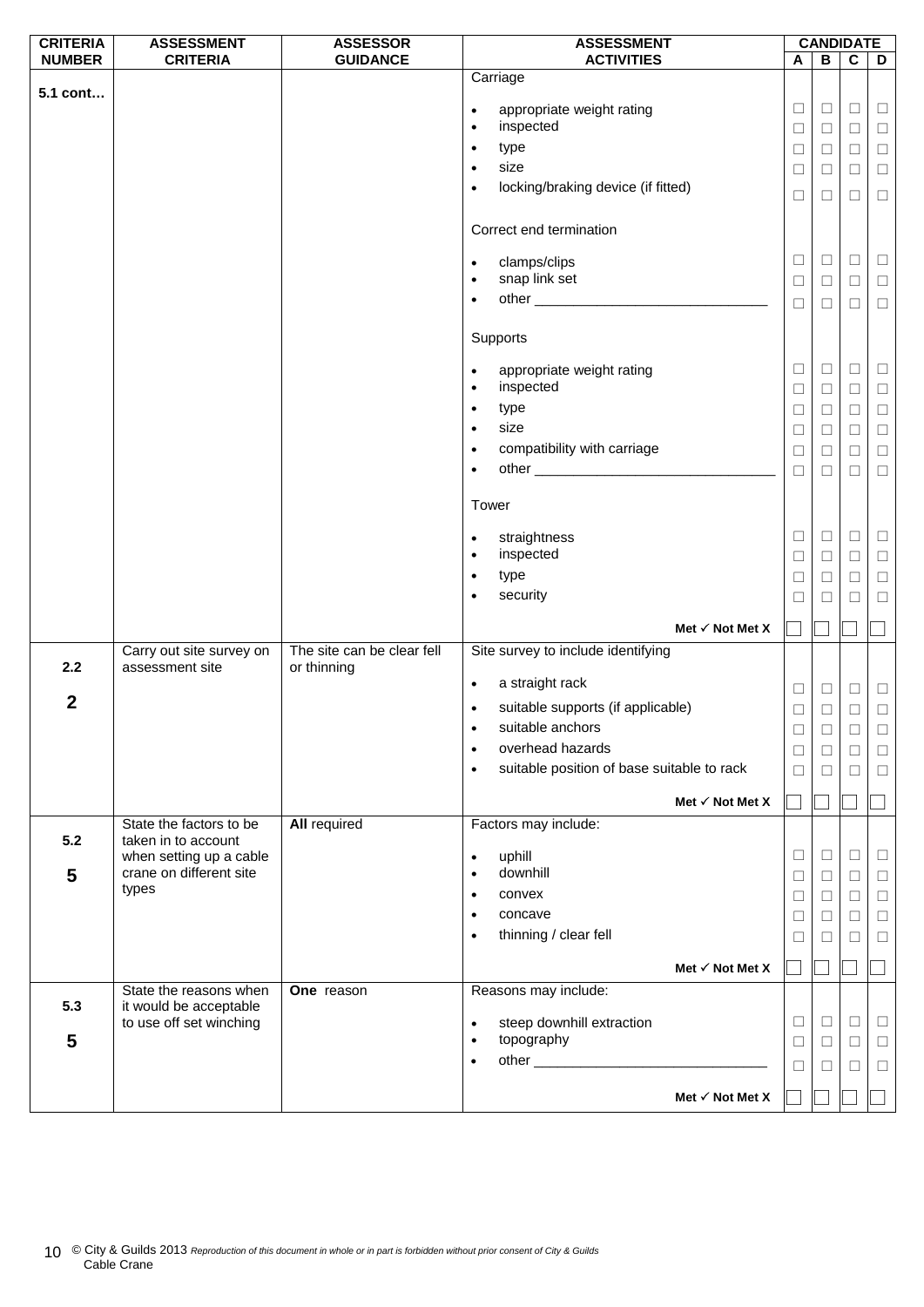| В<br>D<br>erect, stabilise and true up the main tower<br>Erect the tower<br>Assessor to observe<br>$\bullet$<br>□<br>П<br>□<br>⊔<br>3.1<br>suitable anchor points selected<br>$\Box$<br>$\bullet$<br>$\Box$<br>$\Box$<br>П<br>correct angle and distance of tower supports<br>$\Box$<br>$\Box$<br>$\bullet$<br>П<br>$\Box$<br>$\mathbf{3}$<br>winch drum horizontal<br>$\bullet$<br>$\Box$<br>□<br>$\Box$<br>⊔<br>secure locking devices<br>$\bullet$<br>$\Box$<br>$\Box$<br>$\Box$<br>Ш<br>cable wear<br>$\bullet$<br>□<br>□<br>$\Box$<br>$\mathbf{L}$<br>damage and fatigue<br>$\bullet$<br>$\Box$<br>$\Box$<br>$\Box$<br>□<br>correct locking procedure (if applicable)<br>$\bullet$<br>□<br>П<br>$\Box$<br>$\mathbf{L}$<br>Identify suitable anchor<br>Anchor points<br>points<br>select suitable anchor points<br>□<br>□<br>$\Box$<br>⊔<br>$\bullet$<br>install appropriate ground anchors (if<br>$\bullet$<br>appropriate)<br>$\Box$<br>spikes<br>□<br>$\Box$<br>Ш<br>plates<br>$\Box$<br>$\Box$<br>$\Box$<br>□<br>screws<br>□<br>٠<br>□<br>$\Box$<br>$\mathbf{1}$<br>deadman<br>$\Box$<br>$\Box$<br>$\Box$<br>$\bullet$<br>□<br>other machine<br>□<br>□<br>$\Box$<br>$\mathbf{L}$<br>Met $\checkmark$ Not Met X<br>$\Box$<br>$\Box$<br>$\Box$<br>$\mathbf{L}$<br>Explain the use of a<br>reduce manual handling<br>$\Box$<br>$\Box$<br>$\bullet$<br>П<br>$\Box$<br>5.4<br>straw line<br>pulling haul back rope around system<br>$\bullet$<br>□<br>$\Box$<br>$\Box$<br>5<br>Met $\checkmark$ Not Met X<br>Rig straw line<br>identify route of haul back rope<br>$\bullet$<br>$\Box$<br>$\Box$<br>$\Box$<br>3.2<br>install strops and pulley blocks correctly<br>$\bullet$<br>Assessor to observe<br>using tie backs where necessary<br>$\Box$<br>$\Box$<br>$\Box$<br>□<br>3<br>thread the straw line around system<br>$\bullet$<br>$\Box$<br>□<br>$\Box$<br>$\mathbf{1}$<br>pull haul back line around the system<br>$\bullet$<br>$\Box$<br>□<br>$\Box$<br>П<br>stow straw line correctly<br>$\bullet$<br>П<br>П<br>□<br>$\mathbf{1}$<br>Met $\checkmark$ Not Met X<br>Suitable tree selected<br>5.5<br>Explain how to rig the<br>tail spar tree<br>in line with the tower<br>□<br>$\Box$<br>⊔<br>⊔<br>$\bullet$<br>5<br>suitable height<br>$\Box$<br>$\bullet$<br>$\Box$<br>$\Box$<br>□<br>suitable girth<br>$\Box$<br>$\bullet$<br>$\Box$<br>$\Box$<br>□<br>adequate root system<br>$\Box$<br>$\bullet$<br>$\Box$<br>$\Box$<br>$\Box$<br>suitable back anchor points available<br>3.3<br>Rig tail spar tree<br>$\bullet$<br>$\Box$<br>□<br>□<br>⊔<br>$\mathbf{3}$<br>Equipment required<br>Range of equipment used | <b>CRITERIA</b> | <b>ASSESSMENT</b> | <b>ASSESSOR</b>       | <b>ASSESSMENT</b> |   | <b>CANDIDATE</b> |  |
|----------------------------------------------------------------------------------------------------------------------------------------------------------------------------------------------------------------------------------------------------------------------------------------------------------------------------------------------------------------------------------------------------------------------------------------------------------------------------------------------------------------------------------------------------------------------------------------------------------------------------------------------------------------------------------------------------------------------------------------------------------------------------------------------------------------------------------------------------------------------------------------------------------------------------------------------------------------------------------------------------------------------------------------------------------------------------------------------------------------------------------------------------------------------------------------------------------------------------------------------------------------------------------------------------------------------------------------------------------------------------------------------------------------------------------------------------------------------------------------------------------------------------------------------------------------------------------------------------------------------------------------------------------------------------------------------------------------------------------------------------------------------------------------------------------------------------------------------------------------------------------------------------------------------------------------------------------------------------------------------------------------------------------------------------------------------------------------------------------------------------------------------------------------------------------------------------------------------------------------------------------------------------------------------------------------------------------------------------------------------------------------------------------------------------------------------------------------------------------------------------------------------------------------------------------------------------------------------------------------------------|-----------------|-------------------|-----------------------|-------------------|---|------------------|--|
|                                                                                                                                                                                                                                                                                                                                                                                                                                                                                                                                                                                                                                                                                                                                                                                                                                                                                                                                                                                                                                                                                                                                                                                                                                                                                                                                                                                                                                                                                                                                                                                                                                                                                                                                                                                                                                                                                                                                                                                                                                                                                                                                                                                                                                                                                                                                                                                                                                                                                                                                                                                                                            | <b>NUMBER</b>   | <b>CRITERIA</b>   | <b>GUIDANCE</b>       | <b>ACTIVITIES</b> | A | C                |  |
|                                                                                                                                                                                                                                                                                                                                                                                                                                                                                                                                                                                                                                                                                                                                                                                                                                                                                                                                                                                                                                                                                                                                                                                                                                                                                                                                                                                                                                                                                                                                                                                                                                                                                                                                                                                                                                                                                                                                                                                                                                                                                                                                                                                                                                                                                                                                                                                                                                                                                                                                                                                                                            |                 |                   |                       |                   |   |                  |  |
|                                                                                                                                                                                                                                                                                                                                                                                                                                                                                                                                                                                                                                                                                                                                                                                                                                                                                                                                                                                                                                                                                                                                                                                                                                                                                                                                                                                                                                                                                                                                                                                                                                                                                                                                                                                                                                                                                                                                                                                                                                                                                                                                                                                                                                                                                                                                                                                                                                                                                                                                                                                                                            |                 |                   |                       |                   |   |                  |  |
|                                                                                                                                                                                                                                                                                                                                                                                                                                                                                                                                                                                                                                                                                                                                                                                                                                                                                                                                                                                                                                                                                                                                                                                                                                                                                                                                                                                                                                                                                                                                                                                                                                                                                                                                                                                                                                                                                                                                                                                                                                                                                                                                                                                                                                                                                                                                                                                                                                                                                                                                                                                                                            |                 |                   |                       |                   |   |                  |  |
|                                                                                                                                                                                                                                                                                                                                                                                                                                                                                                                                                                                                                                                                                                                                                                                                                                                                                                                                                                                                                                                                                                                                                                                                                                                                                                                                                                                                                                                                                                                                                                                                                                                                                                                                                                                                                                                                                                                                                                                                                                                                                                                                                                                                                                                                                                                                                                                                                                                                                                                                                                                                                            |                 |                   |                       |                   |   |                  |  |
|                                                                                                                                                                                                                                                                                                                                                                                                                                                                                                                                                                                                                                                                                                                                                                                                                                                                                                                                                                                                                                                                                                                                                                                                                                                                                                                                                                                                                                                                                                                                                                                                                                                                                                                                                                                                                                                                                                                                                                                                                                                                                                                                                                                                                                                                                                                                                                                                                                                                                                                                                                                                                            |                 |                   |                       |                   |   |                  |  |
|                                                                                                                                                                                                                                                                                                                                                                                                                                                                                                                                                                                                                                                                                                                                                                                                                                                                                                                                                                                                                                                                                                                                                                                                                                                                                                                                                                                                                                                                                                                                                                                                                                                                                                                                                                                                                                                                                                                                                                                                                                                                                                                                                                                                                                                                                                                                                                                                                                                                                                                                                                                                                            |                 |                   |                       |                   |   |                  |  |
|                                                                                                                                                                                                                                                                                                                                                                                                                                                                                                                                                                                                                                                                                                                                                                                                                                                                                                                                                                                                                                                                                                                                                                                                                                                                                                                                                                                                                                                                                                                                                                                                                                                                                                                                                                                                                                                                                                                                                                                                                                                                                                                                                                                                                                                                                                                                                                                                                                                                                                                                                                                                                            |                 |                   |                       |                   |   |                  |  |
|                                                                                                                                                                                                                                                                                                                                                                                                                                                                                                                                                                                                                                                                                                                                                                                                                                                                                                                                                                                                                                                                                                                                                                                                                                                                                                                                                                                                                                                                                                                                                                                                                                                                                                                                                                                                                                                                                                                                                                                                                                                                                                                                                                                                                                                                                                                                                                                                                                                                                                                                                                                                                            |                 |                   |                       |                   |   |                  |  |
|                                                                                                                                                                                                                                                                                                                                                                                                                                                                                                                                                                                                                                                                                                                                                                                                                                                                                                                                                                                                                                                                                                                                                                                                                                                                                                                                                                                                                                                                                                                                                                                                                                                                                                                                                                                                                                                                                                                                                                                                                                                                                                                                                                                                                                                                                                                                                                                                                                                                                                                                                                                                                            |                 |                   |                       |                   |   |                  |  |
|                                                                                                                                                                                                                                                                                                                                                                                                                                                                                                                                                                                                                                                                                                                                                                                                                                                                                                                                                                                                                                                                                                                                                                                                                                                                                                                                                                                                                                                                                                                                                                                                                                                                                                                                                                                                                                                                                                                                                                                                                                                                                                                                                                                                                                                                                                                                                                                                                                                                                                                                                                                                                            |                 |                   |                       |                   |   |                  |  |
|                                                                                                                                                                                                                                                                                                                                                                                                                                                                                                                                                                                                                                                                                                                                                                                                                                                                                                                                                                                                                                                                                                                                                                                                                                                                                                                                                                                                                                                                                                                                                                                                                                                                                                                                                                                                                                                                                                                                                                                                                                                                                                                                                                                                                                                                                                                                                                                                                                                                                                                                                                                                                            |                 |                   |                       |                   |   |                  |  |
|                                                                                                                                                                                                                                                                                                                                                                                                                                                                                                                                                                                                                                                                                                                                                                                                                                                                                                                                                                                                                                                                                                                                                                                                                                                                                                                                                                                                                                                                                                                                                                                                                                                                                                                                                                                                                                                                                                                                                                                                                                                                                                                                                                                                                                                                                                                                                                                                                                                                                                                                                                                                                            |                 |                   |                       |                   |   |                  |  |
|                                                                                                                                                                                                                                                                                                                                                                                                                                                                                                                                                                                                                                                                                                                                                                                                                                                                                                                                                                                                                                                                                                                                                                                                                                                                                                                                                                                                                                                                                                                                                                                                                                                                                                                                                                                                                                                                                                                                                                                                                                                                                                                                                                                                                                                                                                                                                                                                                                                                                                                                                                                                                            |                 |                   |                       |                   |   |                  |  |
|                                                                                                                                                                                                                                                                                                                                                                                                                                                                                                                                                                                                                                                                                                                                                                                                                                                                                                                                                                                                                                                                                                                                                                                                                                                                                                                                                                                                                                                                                                                                                                                                                                                                                                                                                                                                                                                                                                                                                                                                                                                                                                                                                                                                                                                                                                                                                                                                                                                                                                                                                                                                                            |                 |                   |                       |                   |   |                  |  |
|                                                                                                                                                                                                                                                                                                                                                                                                                                                                                                                                                                                                                                                                                                                                                                                                                                                                                                                                                                                                                                                                                                                                                                                                                                                                                                                                                                                                                                                                                                                                                                                                                                                                                                                                                                                                                                                                                                                                                                                                                                                                                                                                                                                                                                                                                                                                                                                                                                                                                                                                                                                                                            |                 |                   |                       |                   |   |                  |  |
|                                                                                                                                                                                                                                                                                                                                                                                                                                                                                                                                                                                                                                                                                                                                                                                                                                                                                                                                                                                                                                                                                                                                                                                                                                                                                                                                                                                                                                                                                                                                                                                                                                                                                                                                                                                                                                                                                                                                                                                                                                                                                                                                                                                                                                                                                                                                                                                                                                                                                                                                                                                                                            |                 |                   |                       |                   |   |                  |  |
|                                                                                                                                                                                                                                                                                                                                                                                                                                                                                                                                                                                                                                                                                                                                                                                                                                                                                                                                                                                                                                                                                                                                                                                                                                                                                                                                                                                                                                                                                                                                                                                                                                                                                                                                                                                                                                                                                                                                                                                                                                                                                                                                                                                                                                                                                                                                                                                                                                                                                                                                                                                                                            |                 |                   |                       |                   |   |                  |  |
|                                                                                                                                                                                                                                                                                                                                                                                                                                                                                                                                                                                                                                                                                                                                                                                                                                                                                                                                                                                                                                                                                                                                                                                                                                                                                                                                                                                                                                                                                                                                                                                                                                                                                                                                                                                                                                                                                                                                                                                                                                                                                                                                                                                                                                                                                                                                                                                                                                                                                                                                                                                                                            |                 |                   |                       |                   |   |                  |  |
|                                                                                                                                                                                                                                                                                                                                                                                                                                                                                                                                                                                                                                                                                                                                                                                                                                                                                                                                                                                                                                                                                                                                                                                                                                                                                                                                                                                                                                                                                                                                                                                                                                                                                                                                                                                                                                                                                                                                                                                                                                                                                                                                                                                                                                                                                                                                                                                                                                                                                                                                                                                                                            |                 |                   |                       |                   |   |                  |  |
|                                                                                                                                                                                                                                                                                                                                                                                                                                                                                                                                                                                                                                                                                                                                                                                                                                                                                                                                                                                                                                                                                                                                                                                                                                                                                                                                                                                                                                                                                                                                                                                                                                                                                                                                                                                                                                                                                                                                                                                                                                                                                                                                                                                                                                                                                                                                                                                                                                                                                                                                                                                                                            |                 |                   |                       |                   |   |                  |  |
|                                                                                                                                                                                                                                                                                                                                                                                                                                                                                                                                                                                                                                                                                                                                                                                                                                                                                                                                                                                                                                                                                                                                                                                                                                                                                                                                                                                                                                                                                                                                                                                                                                                                                                                                                                                                                                                                                                                                                                                                                                                                                                                                                                                                                                                                                                                                                                                                                                                                                                                                                                                                                            |                 |                   |                       |                   |   |                  |  |
|                                                                                                                                                                                                                                                                                                                                                                                                                                                                                                                                                                                                                                                                                                                                                                                                                                                                                                                                                                                                                                                                                                                                                                                                                                                                                                                                                                                                                                                                                                                                                                                                                                                                                                                                                                                                                                                                                                                                                                                                                                                                                                                                                                                                                                                                                                                                                                                                                                                                                                                                                                                                                            |                 |                   |                       |                   |   |                  |  |
|                                                                                                                                                                                                                                                                                                                                                                                                                                                                                                                                                                                                                                                                                                                                                                                                                                                                                                                                                                                                                                                                                                                                                                                                                                                                                                                                                                                                                                                                                                                                                                                                                                                                                                                                                                                                                                                                                                                                                                                                                                                                                                                                                                                                                                                                                                                                                                                                                                                                                                                                                                                                                            |                 |                   |                       |                   |   |                  |  |
|                                                                                                                                                                                                                                                                                                                                                                                                                                                                                                                                                                                                                                                                                                                                                                                                                                                                                                                                                                                                                                                                                                                                                                                                                                                                                                                                                                                                                                                                                                                                                                                                                                                                                                                                                                                                                                                                                                                                                                                                                                                                                                                                                                                                                                                                                                                                                                                                                                                                                                                                                                                                                            |                 |                   |                       |                   |   |                  |  |
|                                                                                                                                                                                                                                                                                                                                                                                                                                                                                                                                                                                                                                                                                                                                                                                                                                                                                                                                                                                                                                                                                                                                                                                                                                                                                                                                                                                                                                                                                                                                                                                                                                                                                                                                                                                                                                                                                                                                                                                                                                                                                                                                                                                                                                                                                                                                                                                                                                                                                                                                                                                                                            |                 |                   |                       |                   |   |                  |  |
|                                                                                                                                                                                                                                                                                                                                                                                                                                                                                                                                                                                                                                                                                                                                                                                                                                                                                                                                                                                                                                                                                                                                                                                                                                                                                                                                                                                                                                                                                                                                                                                                                                                                                                                                                                                                                                                                                                                                                                                                                                                                                                                                                                                                                                                                                                                                                                                                                                                                                                                                                                                                                            |                 |                   |                       |                   |   |                  |  |
|                                                                                                                                                                                                                                                                                                                                                                                                                                                                                                                                                                                                                                                                                                                                                                                                                                                                                                                                                                                                                                                                                                                                                                                                                                                                                                                                                                                                                                                                                                                                                                                                                                                                                                                                                                                                                                                                                                                                                                                                                                                                                                                                                                                                                                                                                                                                                                                                                                                                                                                                                                                                                            |                 |                   |                       |                   |   |                  |  |
|                                                                                                                                                                                                                                                                                                                                                                                                                                                                                                                                                                                                                                                                                                                                                                                                                                                                                                                                                                                                                                                                                                                                                                                                                                                                                                                                                                                                                                                                                                                                                                                                                                                                                                                                                                                                                                                                                                                                                                                                                                                                                                                                                                                                                                                                                                                                                                                                                                                                                                                                                                                                                            |                 |                   |                       |                   |   |                  |  |
|                                                                                                                                                                                                                                                                                                                                                                                                                                                                                                                                                                                                                                                                                                                                                                                                                                                                                                                                                                                                                                                                                                                                                                                                                                                                                                                                                                                                                                                                                                                                                                                                                                                                                                                                                                                                                                                                                                                                                                                                                                                                                                                                                                                                                                                                                                                                                                                                                                                                                                                                                                                                                            |                 |                   |                       |                   |   |                  |  |
|                                                                                                                                                                                                                                                                                                                                                                                                                                                                                                                                                                                                                                                                                                                                                                                                                                                                                                                                                                                                                                                                                                                                                                                                                                                                                                                                                                                                                                                                                                                                                                                                                                                                                                                                                                                                                                                                                                                                                                                                                                                                                                                                                                                                                                                                                                                                                                                                                                                                                                                                                                                                                            |                 |                   |                       |                   |   |                  |  |
|                                                                                                                                                                                                                                                                                                                                                                                                                                                                                                                                                                                                                                                                                                                                                                                                                                                                                                                                                                                                                                                                                                                                                                                                                                                                                                                                                                                                                                                                                                                                                                                                                                                                                                                                                                                                                                                                                                                                                                                                                                                                                                                                                                                                                                                                                                                                                                                                                                                                                                                                                                                                                            |                 |                   |                       |                   |   |                  |  |
|                                                                                                                                                                                                                                                                                                                                                                                                                                                                                                                                                                                                                                                                                                                                                                                                                                                                                                                                                                                                                                                                                                                                                                                                                                                                                                                                                                                                                                                                                                                                                                                                                                                                                                                                                                                                                                                                                                                                                                                                                                                                                                                                                                                                                                                                                                                                                                                                                                                                                                                                                                                                                            |                 |                   |                       |                   |   |                  |  |
|                                                                                                                                                                                                                                                                                                                                                                                                                                                                                                                                                                                                                                                                                                                                                                                                                                                                                                                                                                                                                                                                                                                                                                                                                                                                                                                                                                                                                                                                                                                                                                                                                                                                                                                                                                                                                                                                                                                                                                                                                                                                                                                                                                                                                                                                                                                                                                                                                                                                                                                                                                                                                            |                 |                   |                       |                   |   |                  |  |
|                                                                                                                                                                                                                                                                                                                                                                                                                                                                                                                                                                                                                                                                                                                                                                                                                                                                                                                                                                                                                                                                                                                                                                                                                                                                                                                                                                                                                                                                                                                                                                                                                                                                                                                                                                                                                                                                                                                                                                                                                                                                                                                                                                                                                                                                                                                                                                                                                                                                                                                                                                                                                            |                 |                   |                       |                   |   |                  |  |
|                                                                                                                                                                                                                                                                                                                                                                                                                                                                                                                                                                                                                                                                                                                                                                                                                                                                                                                                                                                                                                                                                                                                                                                                                                                                                                                                                                                                                                                                                                                                                                                                                                                                                                                                                                                                                                                                                                                                                                                                                                                                                                                                                                                                                                                                                                                                                                                                                                                                                                                                                                                                                            |                 |                   |                       |                   |   |                  |  |
|                                                                                                                                                                                                                                                                                                                                                                                                                                                                                                                                                                                                                                                                                                                                                                                                                                                                                                                                                                                                                                                                                                                                                                                                                                                                                                                                                                                                                                                                                                                                                                                                                                                                                                                                                                                                                                                                                                                                                                                                                                                                                                                                                                                                                                                                                                                                                                                                                                                                                                                                                                                                                            |                 |                   |                       |                   |   |                  |  |
|                                                                                                                                                                                                                                                                                                                                                                                                                                                                                                                                                                                                                                                                                                                                                                                                                                                                                                                                                                                                                                                                                                                                                                                                                                                                                                                                                                                                                                                                                                                                                                                                                                                                                                                                                                                                                                                                                                                                                                                                                                                                                                                                                                                                                                                                                                                                                                                                                                                                                                                                                                                                                            |                 |                   |                       |                   |   |                  |  |
|                                                                                                                                                                                                                                                                                                                                                                                                                                                                                                                                                                                                                                                                                                                                                                                                                                                                                                                                                                                                                                                                                                                                                                                                                                                                                                                                                                                                                                                                                                                                                                                                                                                                                                                                                                                                                                                                                                                                                                                                                                                                                                                                                                                                                                                                                                                                                                                                                                                                                                                                                                                                                            |                 |                   |                       |                   |   |                  |  |
|                                                                                                                                                                                                                                                                                                                                                                                                                                                                                                                                                                                                                                                                                                                                                                                                                                                                                                                                                                                                                                                                                                                                                                                                                                                                                                                                                                                                                                                                                                                                                                                                                                                                                                                                                                                                                                                                                                                                                                                                                                                                                                                                                                                                                                                                                                                                                                                                                                                                                                                                                                                                                            |                 |                   |                       |                   |   |                  |  |
|                                                                                                                                                                                                                                                                                                                                                                                                                                                                                                                                                                                                                                                                                                                                                                                                                                                                                                                                                                                                                                                                                                                                                                                                                                                                                                                                                                                                                                                                                                                                                                                                                                                                                                                                                                                                                                                                                                                                                                                                                                                                                                                                                                                                                                                                                                                                                                                                                                                                                                                                                                                                                            |                 |                   |                       |                   |   |                  |  |
|                                                                                                                                                                                                                                                                                                                                                                                                                                                                                                                                                                                                                                                                                                                                                                                                                                                                                                                                                                                                                                                                                                                                                                                                                                                                                                                                                                                                                                                                                                                                                                                                                                                                                                                                                                                                                                                                                                                                                                                                                                                                                                                                                                                                                                                                                                                                                                                                                                                                                                                                                                                                                            |                 |                   |                       |                   |   |                  |  |
|                                                                                                                                                                                                                                                                                                                                                                                                                                                                                                                                                                                                                                                                                                                                                                                                                                                                                                                                                                                                                                                                                                                                                                                                                                                                                                                                                                                                                                                                                                                                                                                                                                                                                                                                                                                                                                                                                                                                                                                                                                                                                                                                                                                                                                                                                                                                                                                                                                                                                                                                                                                                                            |                 |                   |                       |                   |   |                  |  |
|                                                                                                                                                                                                                                                                                                                                                                                                                                                                                                                                                                                                                                                                                                                                                                                                                                                                                                                                                                                                                                                                                                                                                                                                                                                                                                                                                                                                                                                                                                                                                                                                                                                                                                                                                                                                                                                                                                                                                                                                                                                                                                                                                                                                                                                                                                                                                                                                                                                                                                                                                                                                                            |                 |                   | for rigging is at the |                   |   |                  |  |
| assessor discretion<br>strops<br>□<br>⊔<br>⊔<br>$\bullet$<br>⊔                                                                                                                                                                                                                                                                                                                                                                                                                                                                                                                                                                                                                                                                                                                                                                                                                                                                                                                                                                                                                                                                                                                                                                                                                                                                                                                                                                                                                                                                                                                                                                                                                                                                                                                                                                                                                                                                                                                                                                                                                                                                                                                                                                                                                                                                                                                                                                                                                                                                                                                                                             |                 |                   |                       |                   |   |                  |  |
| kuplex rings<br>$\Box$<br>$\bullet$<br>$\Box$<br>$\Box$<br>$\Box$                                                                                                                                                                                                                                                                                                                                                                                                                                                                                                                                                                                                                                                                                                                                                                                                                                                                                                                                                                                                                                                                                                                                                                                                                                                                                                                                                                                                                                                                                                                                                                                                                                                                                                                                                                                                                                                                                                                                                                                                                                                                                                                                                                                                                                                                                                                                                                                                                                                                                                                                                          |                 |                   |                       |                   |   |                  |  |
| shackles<br>$\bullet$<br>$\Box$<br>$\Box$<br>$\Box$<br>□                                                                                                                                                                                                                                                                                                                                                                                                                                                                                                                                                                                                                                                                                                                                                                                                                                                                                                                                                                                                                                                                                                                                                                                                                                                                                                                                                                                                                                                                                                                                                                                                                                                                                                                                                                                                                                                                                                                                                                                                                                                                                                                                                                                                                                                                                                                                                                                                                                                                                                                                                                   |                 |                   |                       |                   |   |                  |  |
| ٠<br>back anchor ropes<br>$\bullet$<br>$\Box$<br>$\Box$<br>□<br>⊔                                                                                                                                                                                                                                                                                                                                                                                                                                                                                                                                                                                                                                                                                                                                                                                                                                                                                                                                                                                                                                                                                                                                                                                                                                                                                                                                                                                                                                                                                                                                                                                                                                                                                                                                                                                                                                                                                                                                                                                                                                                                                                                                                                                                                                                                                                                                                                                                                                                                                                                                                          |                 |                   |                       |                   |   |                  |  |
| anchoring system<br>$\Box$<br>$\Box$<br>$\Box$<br>$\bullet$<br>П                                                                                                                                                                                                                                                                                                                                                                                                                                                                                                                                                                                                                                                                                                                                                                                                                                                                                                                                                                                                                                                                                                                                                                                                                                                                                                                                                                                                                                                                                                                                                                                                                                                                                                                                                                                                                                                                                                                                                                                                                                                                                                                                                                                                                                                                                                                                                                                                                                                                                                                                                           |                 |                   |                       |                   |   |                  |  |
|                                                                                                                                                                                                                                                                                                                                                                                                                                                                                                                                                                                                                                                                                                                                                                                                                                                                                                                                                                                                                                                                                                                                                                                                                                                                                                                                                                                                                                                                                                                                                                                                                                                                                                                                                                                                                                                                                                                                                                                                                                                                                                                                                                                                                                                                                                                                                                                                                                                                                                                                                                                                                            |                 |                   |                       |                   |   |                  |  |
| Access equipment                                                                                                                                                                                                                                                                                                                                                                                                                                                                                                                                                                                                                                                                                                                                                                                                                                                                                                                                                                                                                                                                                                                                                                                                                                                                                                                                                                                                                                                                                                                                                                                                                                                                                                                                                                                                                                                                                                                                                                                                                                                                                                                                                                                                                                                                                                                                                                                                                                                                                                                                                                                                           |                 |                   |                       |                   |   |                  |  |
| $\Box$<br>ladder<br>$\Box$<br>□<br>$\Box$<br>$\bullet$                                                                                                                                                                                                                                                                                                                                                                                                                                                                                                                                                                                                                                                                                                                                                                                                                                                                                                                                                                                                                                                                                                                                                                                                                                                                                                                                                                                                                                                                                                                                                                                                                                                                                                                                                                                                                                                                                                                                                                                                                                                                                                                                                                                                                                                                                                                                                                                                                                                                                                                                                                     |                 |                   |                       |                   |   |                  |  |
| climbing spikes<br>$\Box$<br>$\Box$<br>$\bullet$<br>□<br>$\Box$                                                                                                                                                                                                                                                                                                                                                                                                                                                                                                                                                                                                                                                                                                                                                                                                                                                                                                                                                                                                                                                                                                                                                                                                                                                                                                                                                                                                                                                                                                                                                                                                                                                                                                                                                                                                                                                                                                                                                                                                                                                                                                                                                                                                                                                                                                                                                                                                                                                                                                                                                            |                 |                   |                       |                   |   |                  |  |
| rope and harness<br>$\bullet$<br>□<br>□<br>$\Box$                                                                                                                                                                                                                                                                                                                                                                                                                                                                                                                                                                                                                                                                                                                                                                                                                                                                                                                                                                                                                                                                                                                                                                                                                                                                                                                                                                                                                                                                                                                                                                                                                                                                                                                                                                                                                                                                                                                                                                                                                                                                                                                                                                                                                                                                                                                                                                                                                                                                                                                                                                          |                 |                   |                       |                   |   |                  |  |
| $\bullet$<br>$\Box$<br>П                                                                                                                                                                                                                                                                                                                                                                                                                                                                                                                                                                                                                                                                                                                                                                                                                                                                                                                                                                                                                                                                                                                                                                                                                                                                                                                                                                                                                                                                                                                                                                                                                                                                                                                                                                                                                                                                                                                                                                                                                                                                                                                                                                                                                                                                                                                                                                                                                                                                                                                                                                                                   |                 |                   |                       |                   |   |                  |  |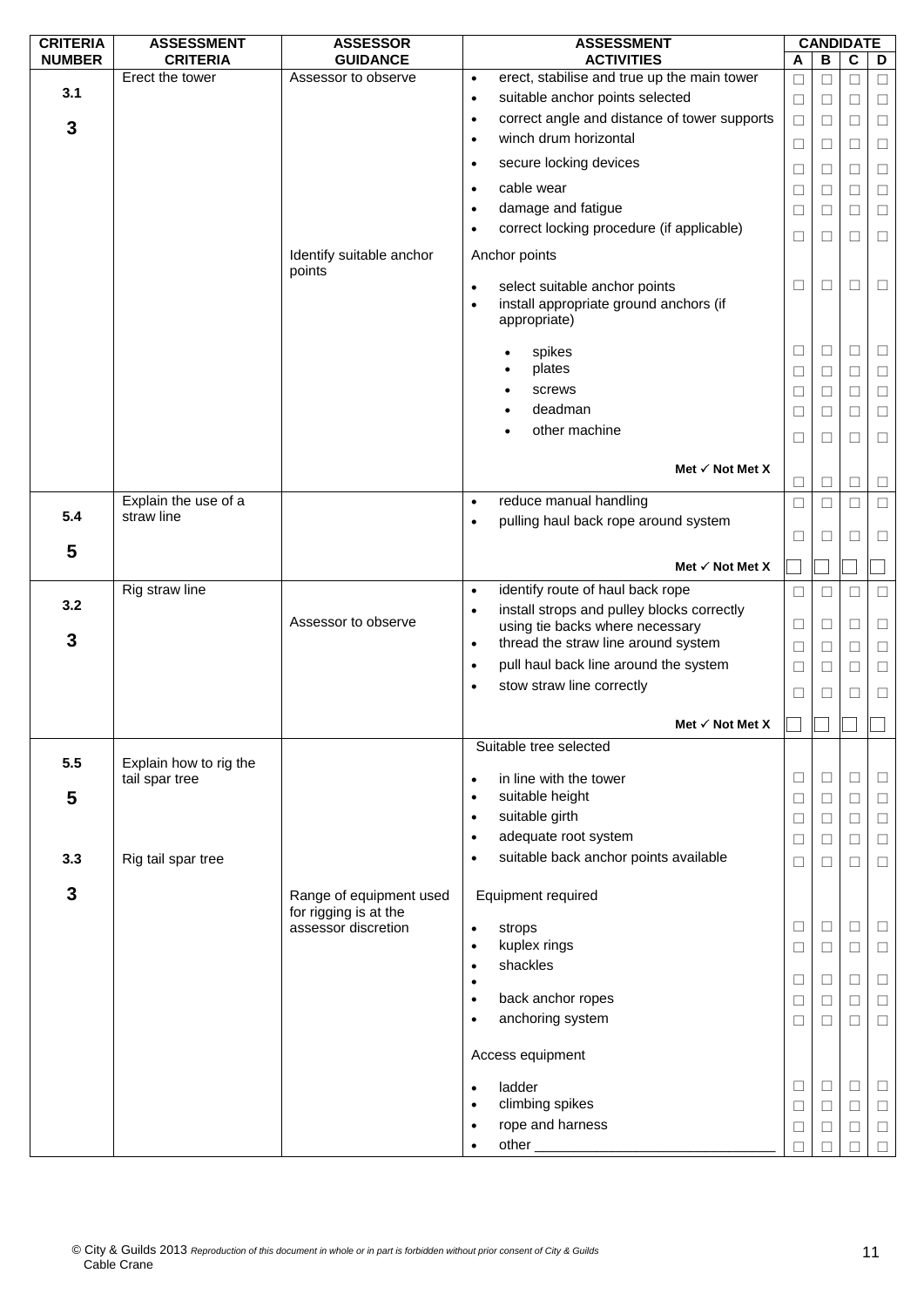| <b>CRITERIA</b> | <b>ASSESSMENT</b>                                | <b>ASSESSOR</b>                                         | <b>ASSESSMENT</b>                                                                                                  |             |                  | <b>CANDIDATE</b> |                  |
|-----------------|--------------------------------------------------|---------------------------------------------------------|--------------------------------------------------------------------------------------------------------------------|-------------|------------------|------------------|------------------|
| <b>NUMBER</b>   | <b>CRITERIA</b>                                  | <b>GUIDANCE</b>                                         | <b>ACTIVITIES</b>                                                                                                  | A           | В                | $\mathbf c$      | D                |
| 5.5 cont        |                                                  | In front or behind spar tree<br>to be explained         | Rigging layout<br><b>Skyline</b><br>in front of spar tree<br>$\bullet$<br>behind spar tree<br>$\bullet$            | $\Box$<br>□ | $\Box$<br>$\Box$ | $\Box$<br>П      | $\Box$<br>$\Box$ |
| 3.3 cont…       |                                                  |                                                         | <b>OR</b><br><b>High lead</b>                                                                                      |             |                  |                  |                  |
|                 |                                                  |                                                         | in front                                                                                                           | Ш           | □                | $\mathsf{L}$     | ⊔                |
|                 |                                                  |                                                         | Met $\checkmark$ Not Met X                                                                                         |             |                  |                  |                  |
|                 | Describe how to rig an                           | <b>All required</b>                                     | Material selected                                                                                                  |             |                  |                  |                  |
| 5.6<br>5        | artificial spar system<br>and artificial support |                                                         | suitable legs of adequate length and<br>$\bullet$<br>diameter<br>suitable connectors (cap or diagonal<br>$\bullet$ | $\Box$      | $\Box$           | $\Box$           | $\Box$           |
|                 |                                                  |                                                         | lashing)                                                                                                           | $\Box$      | $\Box$           | □                | $\Box$           |
|                 |                                                  |                                                         | suitable length of back anchor rope<br>$\bullet$                                                                   | $\Box$      | $\Box$           | □                | $\Box$           |
|                 |                                                  |                                                         | suitable anchor(s) selected and attached<br>$\bullet$                                                              | $\Box$      | $\Box$           | □                | $\Box$           |
|                 |                                                  |                                                         | adequate footings selected<br>$\bullet$                                                                            | Ц           | $\Box$           | $\Box$           | $\Box$           |
|                 |                                                  |                                                         | small pole selected to gain height of support<br>$\bullet$<br>legs                                                 | $\Box$      | $\Box$           | □                | $\Box$           |
|                 |                                                  |                                                         | support legs rigged for the system selected<br>$\bullet$                                                           | $\Box$      | $\Box$           | П                | $\Box$           |
|                 |                                                  |                                                         | running ropes through pulleys<br>$\bullet$                                                                         | $\Box$      | $\Box$           | □                | $\Box$           |
|                 |                                                  |                                                         | fixed rope through hanger or snatch block<br>$\bullet$                                                             | $\Box$      | $\Box$           | □                | $\Box$           |
|                 |                                                  |                                                         | correct angle of legs achieved<br>$\bullet$                                                                        | $\Box$      | □                | ⊔                | $\Box$           |
|                 |                                                  |                                                         | legs raised to the appropriate angle using an<br>$\bullet$<br>acceptable method                                    | □           | □                | ⊔                | □                |
|                 |                                                  |                                                         | check security of installation<br>$\bullet$                                                                        | $\Box$      | $\Box$           | П                | $\Box$           |
|                 |                                                  |                                                         |                                                                                                                    |             |                  |                  |                  |
|                 |                                                  |                                                         | Met $\checkmark$ Not Met X                                                                                         |             |                  |                  |                  |
|                 | Explain how to install                           |                                                         | <b>EITHER</b>                                                                                                      |             |                  |                  |                  |
| 5.7             | intermediate supports<br>using standing trees    | Range of equipment                                      | <b>Skyline</b>                                                                                                     |             |                  |                  |                  |
| 5               |                                                  | described for rigging is at<br>the assessors discretion | Suitable tree selected                                                                                             |             |                  |                  |                  |
|                 |                                                  | M support or single                                     | equal distance either side of the extraction<br>$\bullet$<br>route                                                 | $\Box$      | $\Box$           | $\Box$           | $\Box$           |
|                 |                                                  | support to be described                                 | preferably in line with each other<br>$\bullet$                                                                    | $\Box$      | $\Box$           | □                | $\Box$           |
|                 |                                                  |                                                         | suitable height<br>$\bullet$                                                                                       | $\Box$      | $\Box$           | $\Box$           | $\Box$           |
|                 |                                                  |                                                         | suitable girth<br>$\bullet$                                                                                        | $\Box$      | $\Box$           | □                | $\Box$           |
|                 |                                                  |                                                         | adequate root system<br>$\bullet$                                                                                  | $\Box$      | $\Box$           | □                | $\Box$           |
|                 |                                                  |                                                         | suitable back anchor points available<br>٠                                                                         | $\Box$      | $\Box$           | $\Box$           | $\Box$           |
|                 |                                                  |                                                         | Select suitable equipment                                                                                          |             |                  |                  |                  |
|                 |                                                  |                                                         |                                                                                                                    |             |                  |                  |                  |
|                 |                                                  |                                                         | strops                                                                                                             | $\Box$      | $\Box$           | $\Box$           | $\Box$           |
|                 |                                                  |                                                         | kuplex rings<br>$\bullet$                                                                                          | $\Box$      | $\Box$           | $\Box$           | $\Box$           |
|                 |                                                  |                                                         | shackles<br>$\bullet$<br>$\bullet$                                                                                 | Ц           | $\Box$           | $\Box$           | $\Box$           |
|                 |                                                  |                                                         | back anchor ropes<br>$\bullet$                                                                                     | $\Box$      | $\Box$           | $\Box$           | $\Box$           |
|                 |                                                  |                                                         | anchoring system<br>$\bullet$                                                                                      | $\Box$      | $\Box$           | □                | $\Box$           |
|                 |                                                  |                                                         | pulleys                                                                                                            | $\Box$      | $\Box$           | $\Box$           | $\Box$           |
|                 |                                                  |                                                         | Access equipment                                                                                                   |             |                  |                  |                  |
|                 |                                                  |                                                         | ladder<br>$\bullet$                                                                                                | □           | $\Box$           | $\Box$           | $\Box$           |
|                 |                                                  |                                                         | climbing spikes<br>$\bullet$                                                                                       | □           | $\Box$           | $\Box$           | $\Box$           |
|                 |                                                  |                                                         | rope and harness<br>$\bullet$<br>$\bullet$                                                                         | $\Box$      | $\Box$           | $\Box$           | $\Box$<br>$\Box$ |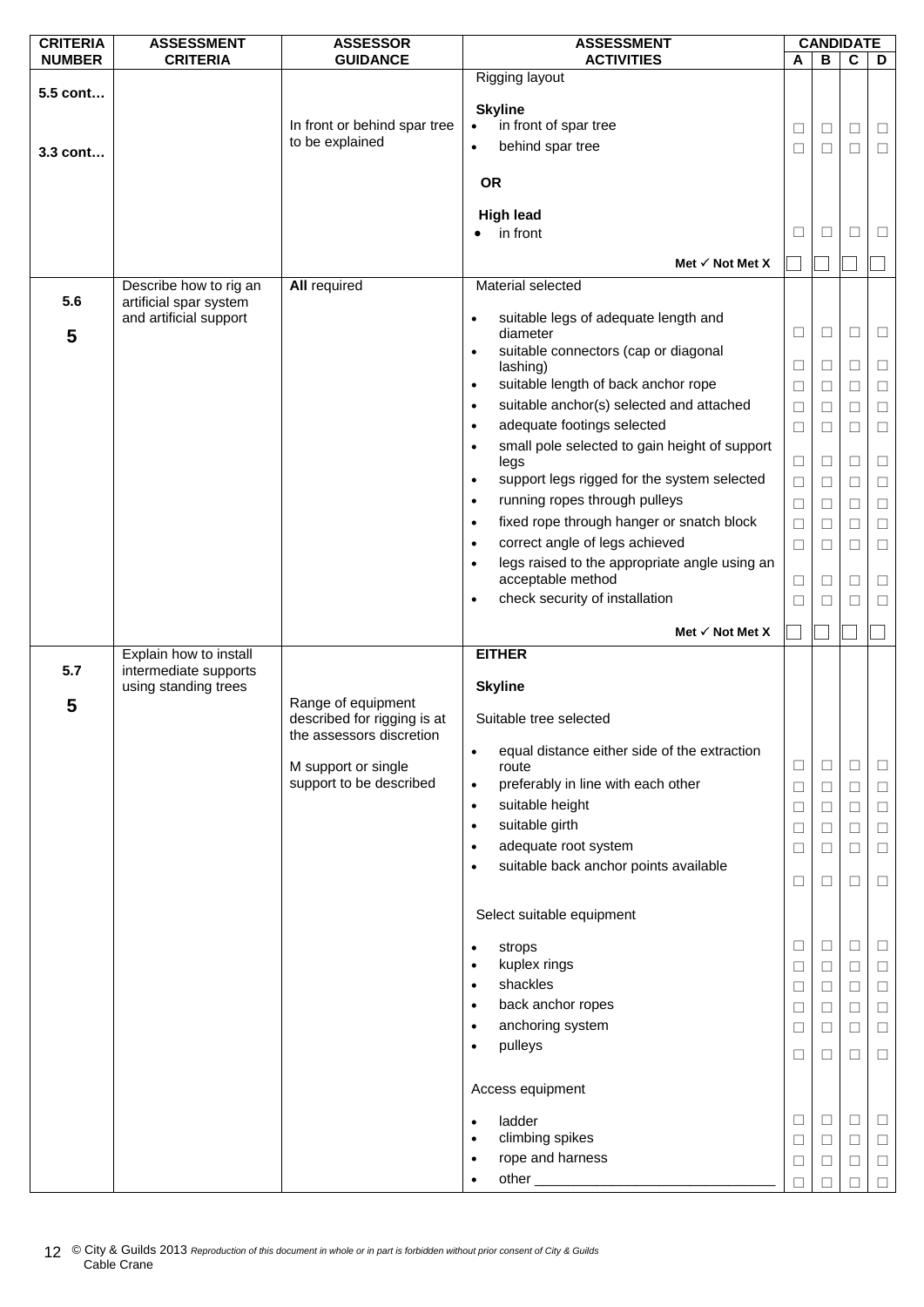| <b>CRITERIA</b> | <b>ASSESSMENT</b>          | <b>ASSESSOR</b>     | <b>ASSESSMENT</b>                                                                    |        | <b>CANDIDATE</b> |                         |        |
|-----------------|----------------------------|---------------------|--------------------------------------------------------------------------------------|--------|------------------|-------------------------|--------|
| <b>NUMBER</b>   | <b>CRITERIA</b>            | <b>GUIDANCE</b>     | <b>ACTIVITIES</b>                                                                    | A      | В                | $\overline{\mathbf{c}}$ | D      |
| 5.7 cont        |                            |                     | <b>OR</b>                                                                            |        |                  |                         |        |
|                 |                            |                     | <b>High lead</b>                                                                     |        |                  |                         |        |
|                 |                            |                     |                                                                                      |        |                  |                         |        |
|                 |                            |                     | Not applicable<br>$\bullet$                                                          |        |                  |                         |        |
|                 |                            |                     |                                                                                      | ⊔      | ⊔                | ⊔                       | ⊔      |
|                 |                            |                     | Met $\checkmark$ Not Met X                                                           |        |                  |                         |        |
|                 | Explain why it is          | State One           | Importance of communication could include                                            |        |                  |                         |        |
| 4.3             | important to maintain      |                     |                                                                                      |        |                  |                         |        |
|                 | good communication         |                     | health and safety<br>$\bullet$                                                       | ⊔      | $\Box$           | □                       | $\Box$ |
| 4               | and team work within       |                     | site planning/co-ordination<br>$\bullet$                                             | $\Box$ | $\Box$           | $\Box$                  | $\Box$ |
|                 | the working<br>environment |                     | $\bullet$                                                                            | П      | $\Box$           | $\Box$                  | $\Box$ |
|                 |                            |                     |                                                                                      |        |                  |                         |        |
|                 |                            |                     | Met $\checkmark$ Not Met X                                                           |        |                  |                         |        |
|                 |                            |                     |                                                                                      |        |                  |                         |        |
|                 | Install haul-back line or  |                     | connect haul back rope to straw line using<br>$\bullet$                              |        |                  |                         |        |
| 3.4             | cable                      | Assessor to observe | approved method<br>haul back rope winched around system                              | □      | $\Box$           | $\Box$                  | $\Box$ |
| 3               |                            |                     | $\bullet$<br>straw line disconnected and stored                                      | $\Box$ | $\Box$           | $\Box$                  | $\Box$ |
|                 |                            |                     | $\bullet$                                                                            | □      | П                | □                       | $\Box$ |
|                 |                            |                     | Met $\checkmark$ Not Met X                                                           |        |                  |                         |        |
|                 | Install skyline            |                     | <b>EITHER</b>                                                                        |        |                  |                         |        |
| 3.5             |                            |                     |                                                                                      |        |                  |                         |        |
|                 |                            |                     | <b>Skyline</b>                                                                       |        |                  |                         |        |
| 3               |                            | Assessor to observe | skyline is connected to haul-back line<br>$\bullet$                                  |        |                  |                         |        |
|                 |                            |                     | installed and anchored / terminated                                                  | $\Box$ | $\Box$           | $\Box$                  | $\Box$ |
|                 |                            |                     |                                                                                      |        |                  |                         |        |
|                 |                            |                     | <b>OR</b>                                                                            |        |                  |                         |        |
|                 |                            |                     | <b>High lead</b>                                                                     |        |                  |                         |        |
|                 |                            |                     |                                                                                      |        |                  |                         |        |
|                 |                            |                     | Not applicable<br>$\bullet$                                                          | $\Box$ | $\Box$           | □                       | $\Box$ |
|                 |                            |                     | Met $\checkmark$ Not Met X                                                           |        |                  |                         |        |
|                 | Install carriage           |                     | <b>EITHER</b>                                                                        |        |                  |                         |        |
| 3.6             |                            | Assessor to observe |                                                                                      |        |                  |                         |        |
|                 |                            |                     | <b>Skyline</b>                                                                       |        |                  |                         |        |
| 3               |                            |                     | carriage installed onto the skyline rope<br>٠<br>security checked                    | $\Box$ | $\Box$           | □                       | □      |
|                 |                            |                     | $\bullet$<br>haul in rope threaded through carriage                                  | ⊔      | $\Box$           | □                       | $\Box$ |
|                 |                            |                     | $\bullet$                                                                            | $\Box$ | $\Box$           | $\Box$                  | $\Box$ |
|                 |                            |                     | suitable chocker system attached<br>$\bullet$<br>haul back rope attached to carriage | $\Box$ | $\Box$           | □                       | $\Box$ |
|                 |                            |                     | $\bullet$                                                                            | $\Box$ | □                | $\Box$                  | $\Box$ |
|                 |                            |                     | skyline tensioned<br>$\bullet$                                                       | $\Box$ | $\Box$           | $\Box$                  | $\Box$ |
|                 |                            |                     | suitable working height achieved<br>$\bullet$<br>release mechanism tested            | $\Box$ | $\Box$           | □                       | $\Box$ |
|                 |                            |                     | $\bullet$                                                                            | $\Box$ | $\Box$           | $\Box$                  | $\Box$ |
|                 |                            |                     | communication system(s) checked<br>$\bullet$                                         | $\Box$ | □                | □                       | □      |
|                 |                            |                     | skyline de-tensioned/lowered<br>$\bullet$                                            | $\Box$ | $\Box$           | $\Box$                  | $\Box$ |
|                 |                            |                     |                                                                                      |        |                  |                         |        |
|                 |                            |                     | OR                                                                                   |        |                  |                         |        |
|                 |                            |                     |                                                                                      |        |                  |                         |        |
|                 |                            |                     | <b>High lead</b><br>carriage installed                                               | ⊔      | $\Box$           | ⊔                       | Ц      |
|                 |                            |                     | security checked<br>$\bullet$                                                        |        |                  |                         |        |
|                 |                            |                     | haul in rope threaded through carriage<br>$\bullet$                                  | $\Box$ | $\Box$           | $\Box$                  | $\Box$ |
|                 |                            |                     | suitable chocker system attached                                                     | □      | $\Box$           | □                       | $\Box$ |
|                 |                            |                     | ٠<br>haul back rope attached to carriage<br>$\bullet$                                | $\Box$ | $\Box$           | $\Box$                  | $\Box$ |
|                 |                            |                     | suitable working height achieved<br>$\bullet$                                        | $\Box$ | □                | □                       | $\Box$ |
|                 |                            |                     | de-tensioned and lowered<br>$\bullet$                                                | □      | ⊔                | $\Box$                  | $\Box$ |
|                 |                            |                     |                                                                                      | ⊔      | ⊔                | ⊔                       | $\Box$ |
|                 |                            |                     | Met $\checkmark$ Not Met X                                                           |        |                  |                         |        |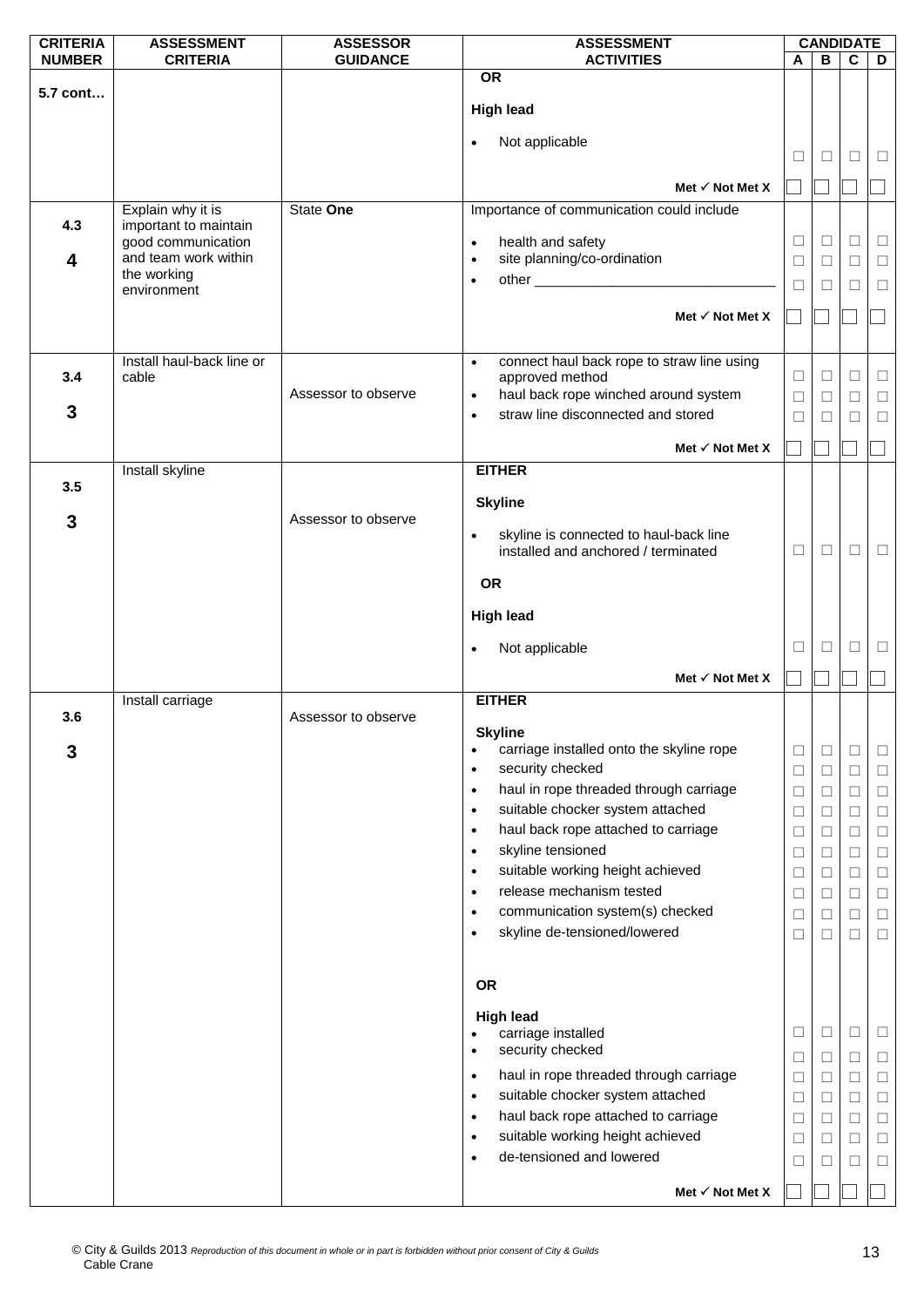| <b>CRITERIA</b> | <b>ASSESSMENT</b>                            | <b>ASSESSOR</b>                                     | <b>ASSESSMENT</b>                                                                                                                                                           |             |        | <b>CANDIDATE</b> |                  |
|-----------------|----------------------------------------------|-----------------------------------------------------|-----------------------------------------------------------------------------------------------------------------------------------------------------------------------------|-------------|--------|------------------|------------------|
| <b>NUMBER</b>   | <b>CRITERIA</b>                              | <b>GUIDANCE</b>                                     | <b>ACTIVITIES</b>                                                                                                                                                           | A           | в      | C                | D                |
| 5.8<br>5        | Explain the haul in<br>process               |                                                     | carriage/haul-back should be braked while<br>$\bullet$<br>cross-hauling takes place using the haul-in<br>winch<br>side or cross-hauling should only be carried<br>$\bullet$ | $\Box$      | □      | □                | $\Box$           |
|                 |                                              |                                                     | out at minimum engine r.p.m.                                                                                                                                                | $\Box$      | ⊔      | П                | Ш                |
|                 |                                              |                                                     | Met $\checkmark$ Not Met X                                                                                                                                                  |             |        |                  |                  |
| 3.7             | Haul back the timber                         | Ideally this part of the<br>assessment should be    | correct commands given<br>$\bullet$                                                                                                                                         | $\Box$      | □      | □                | $\Box$           |
|                 |                                              | carried out by two                                  | test run the system<br>$\bullet$                                                                                                                                            | $\Box$      | □      | $\Box$           | $\Box$           |
| 3               |                                              | Candidates with the<br>choker man in the lead       | adjustments, if necessary, were made<br>$\bullet$                                                                                                                           | $\Box$      | ⊔      | □                | $\Box$           |
|                 |                                              | role.                                               | Send carriage back out                                                                                                                                                      |             |        |                  |                  |
|                 |                                              |                                                     | appropriate use of clutch and brake<br>$\bullet$<br>haul back<br>$\bullet$                                                                                                  | $\Box$<br>□ | □<br>□ | $\Box$<br>$\Box$ | $\Box$<br>$\Box$ |
|                 |                                              |                                                     | appropriate speed<br>$\bullet$                                                                                                                                              | $\Box$      | ⊔      | □                | Ц                |
|                 |                                              |                                                     | correct control<br>$\bullet$                                                                                                                                                | □           | П      | □                | $\Box$           |
|                 |                                              |                                                     | Met $\checkmark$ Not Met X                                                                                                                                                  |             |        |                  |                  |
|                 | Chokering operations                         | Assessor to observe                                 | the carriage should be halted at the correct<br>$\bullet$                                                                                                                   |             |        |                  |                  |
| 3.8             |                                              |                                                     | position on the command of the choker                                                                                                                                       |             |        |                  |                  |
|                 |                                              | The Candidate will carry                            | person                                                                                                                                                                      | $\Box$      | □      | $\Box$           | $\Box$           |
| 3               |                                              | out a suitable method of<br>chokering, according to | the load should be chokered<br>$\bullet$                                                                                                                                    | □           | П      | П                | $\Box$           |
|                 |                                              | site specifications, of one<br>of the following     | The choker person must not operate                                                                                                                                          |             |        |                  |                  |
|                 |                                              |                                                     | in the bight of any ropes or cables<br>$\bullet$<br>stand under any supports                                                                                                | $\Box$      | $\Box$ | $\Box$           | $\Box$           |
|                 |                                              | Sawlogs<br>$\overline{\phantom{0}}$<br><b>OR</b>    | $\bullet$                                                                                                                                                                   | □           | ⊔      | □                | $\Box$           |
|                 |                                              | short wood<br>$\overline{\phantom{0}}$              | underneath the carriage<br>$\bullet$                                                                                                                                        | □           | □      | □                | $\Box$           |
|                 |                                              | <b>OR</b><br>whole tree                             | the choker person must                                                                                                                                                      |             |        |                  |                  |
|                 |                                              | Candidate to extract                                | move to a safe area before communicating<br>$\bullet$<br>haul in                                                                                                            | $\Box$      | $\Box$ | $\Box$           | $\Box$           |
|                 |                                              | sufficient timber to enable                         | observe load moving to carriage<br>$\bullet$                                                                                                                                | $\Box$      | $\Box$ | $\Box$           | $\Box$           |
|                 |                                              | assessor to evaluate the<br>candidate has met the   | communicate when at carriage<br>$\bullet$                                                                                                                                   | $\Box$      | □      | $\Box$           | $\Box$           |
|                 |                                              | criteria                                            | communication when to release brake<br>$\bullet$                                                                                                                            | $\Box$      | П      | □                | $\Box$           |
|                 |                                              |                                                     | Met $\checkmark$ Not Met X                                                                                                                                                  |             |        |                  |                  |
|                 | Release the load at the                      | Assessor to observe                                 | the load should be lowered to the ground<br>$\bullet$                                                                                                                       |             |        |                  |                  |
| 3.9             | landing point                                |                                                     | and positioned accurately for secondary<br>handling                                                                                                                         | $\Box$      | $\Box$ | □                | $\Box$           |
| 3               |                                              |                                                     | normal safety precautions should be<br>$\bullet$                                                                                                                            |             |        |                  |                  |
|                 |                                              |                                                     | observed while moving around on stacked<br>logs whilst unchokering                                                                                                          | $\Box$      | □      | □                | $\Box$           |
|                 |                                              |                                                     | Met $\checkmark$ Not Met X                                                                                                                                                  |             |        |                  |                  |
|                 |                                              |                                                     |                                                                                                                                                                             |             |        |                  |                  |
| 5.9             | State the reasons for<br>keeping the landing | Four reasons                                        | Reasons may include:                                                                                                                                                        |             |        |                  |                  |
|                 | area clear                                   |                                                     | prevent build up of produce<br>$\bullet$                                                                                                                                    | $\Box$      | $\Box$ | □                | $\Box$           |
| 5               |                                              |                                                     | prevent build up of arisings<br>$\bullet$                                                                                                                                   | $\Box$      | $\Box$ | $\Box$           | $\Box$           |
|                 |                                              |                                                     | safe working zone<br>$\bullet$                                                                                                                                              | $\Box$      | $\Box$ | □                | $\Box$           |
|                 |                                              |                                                     | communication with others within the<br>$\bullet$<br>working zone                                                                                                           | $\Box$      | □      | □                | $\Box$           |
|                 |                                              |                                                     | risk assessment and method statement<br>$\bullet$                                                                                                                           |             |        |                  |                  |
|                 |                                              |                                                     | identified and adhered to<br>$\bullet$                                                                                                                                      | □<br>П      | ⊔<br>П | ⊔<br>$\Box$      | ⊔<br>$\Box$      |
|                 |                                              |                                                     |                                                                                                                                                                             |             |        |                  |                  |
|                 |                                              |                                                     | Met $\checkmark$ Not Met X                                                                                                                                                  |             |        |                  |                  |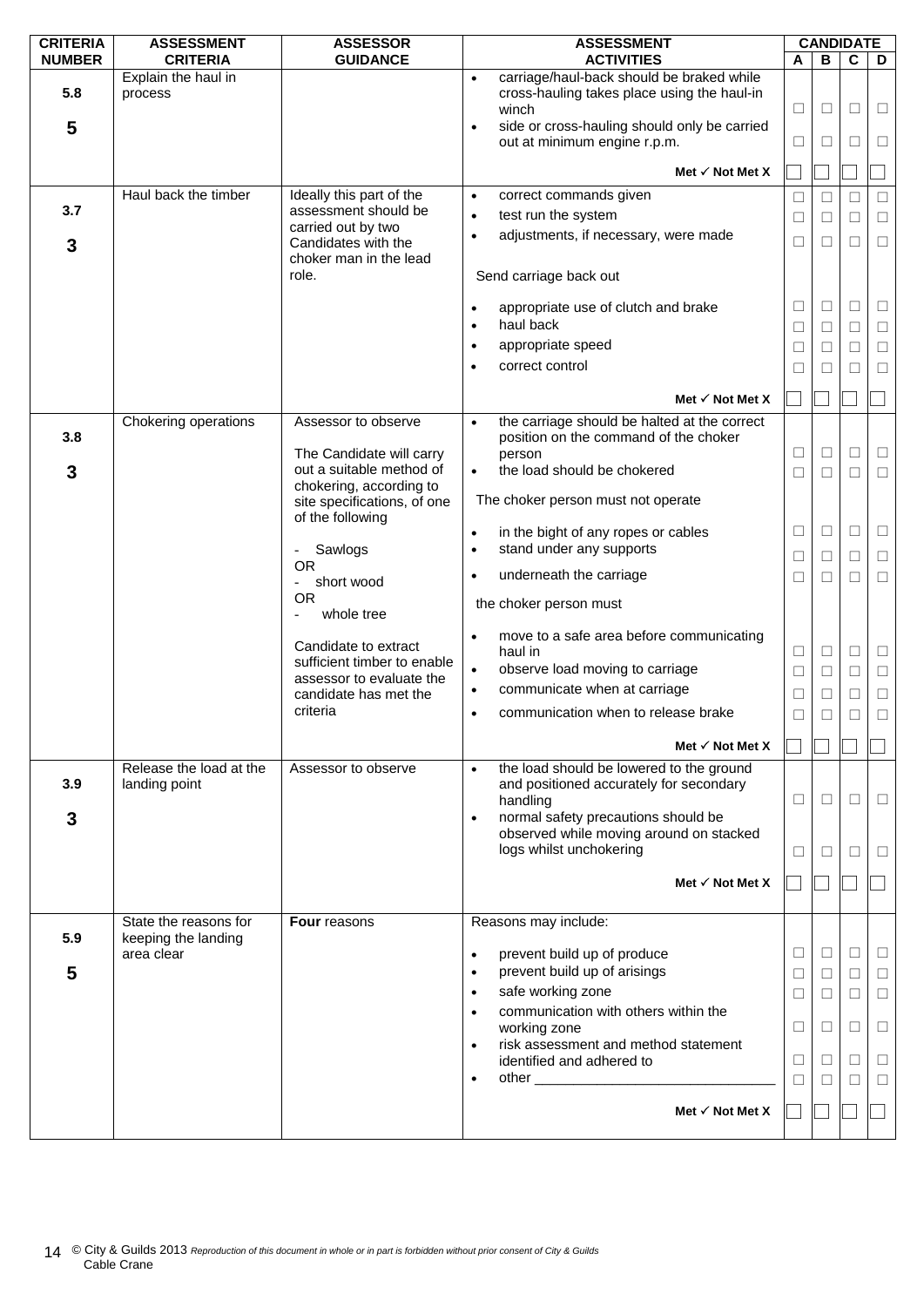| <b>CRITERIA</b> | <b>ASSESSMENT</b>                                                      | <b>ASSESSOR</b>              | <b>ASSESSMENT</b>                                                                                                    | <b>CANDIDATE</b> |        |                |        |
|-----------------|------------------------------------------------------------------------|------------------------------|----------------------------------------------------------------------------------------------------------------------|------------------|--------|----------------|--------|
| <b>NUMBER</b>   | <b>CRITERIA</b>                                                        | <b>GUIDANCE</b>              | <b>ACTIVITIES</b>                                                                                                    | A                | B      | C              | D      |
| 3.10            | Plant and equipment left<br>in a safe and well<br>maintained condition | Assessor to observe          | equipment lowered (where appropriate) and<br>$\bullet$<br>immobilised<br>chokers returned to base in clean condition | □                | □      | ⊔              | $\Box$ |
| 3               |                                                                        |                              | $\bullet$                                                                                                            | П                | $\Box$ | П              | $\Box$ |
|                 |                                                                        |                              | damaged equipment reported and taken out<br>$\bullet$<br>of service                                                  | □                | □      | □              | $\Box$ |
|                 |                                                                        |                              | tower lowered for movement to next set up<br>$\bullet$<br>(if applicable)                                            | □                | $\Box$ | $\blacksquare$ | □      |
|                 |                                                                        |                              | Met $\checkmark$ Not Met X                                                                                           |                  |        |                |        |
|                 | Carry out splicing                                                     | <b>One</b> to be carried out | Candidate to carry out                                                                                               |                  |        |                |        |
| 3.11            |                                                                        | Soft eye                     | soft eye splice<br>$\bullet$                                                                                         | П                | П      | П              | $\Box$ |
| 3               |                                                                        | Modified                     | <b>OR</b>                                                                                                            |                  |        |                |        |
|                 |                                                                        |                              | modified splice<br>$\bullet$                                                                                         | □                | $\Box$ | □              | $\Box$ |
|                 |                                                                        |                              | splice cable<br>$\bullet$                                                                                            | $\Box$           | П      | □              | □      |
|                 |                                                                        |                              | appropriate hand and eye protection<br>$\bullet$                                                                     | □                | П      | п              | $\Box$ |
|                 |                                                                        |                              | Met $\checkmark$ Not Met X                                                                                           |                  |        |                |        |
| 1.3             | Work in a way which<br>maintains health and                            | Assessor to observe          | All activities must be completed in a way<br>$\bullet$<br>which protects the operator and those                      |                  |        |                |        |
|                 | safety and is consistent                                               |                              | around them.                                                                                                         |                  |        |                |        |
| 1               | with relevant legislation                                              |                              | Met $\checkmark$ Not Met X                                                                                           |                  |        |                |        |
|                 | and industry best<br>practice                                          |                              |                                                                                                                      |                  |        |                |        |
|                 | Carry out work to                                                      | Assessor to observe          | It is ensured that any possible<br>$\bullet$                                                                         |                  |        |                |        |
| 1.4             | minimise environmental<br>damage                                       |                              | environmental damage is minimised at all<br>times during on site operations                                          |                  |        |                |        |
|                 |                                                                        |                              | Met $\checkmark$ Not Met X                                                                                           |                  |        |                |        |